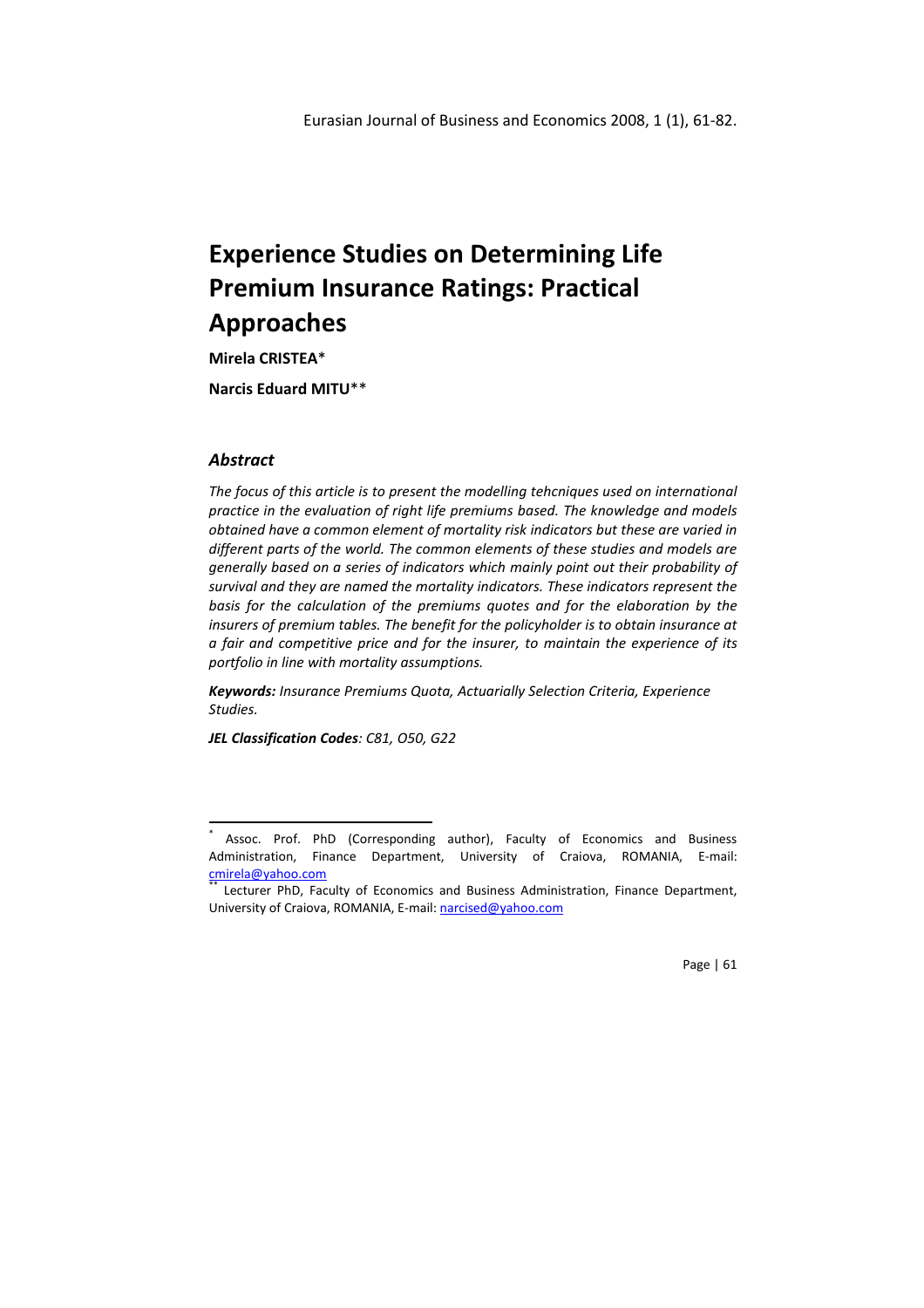## 1. Introduction

In order to set the right premiums for the consumers, insurers use the experience studies which are based on information about the past and the future. Usually, an experience study refers to mortality (for life insurance) or morbidity (for health insurance) experience. Experience studies help insurers minimize anti-selection and focus risk selection towards better and more profitable risk categories.

An experience study compares the actual experience on a block of business with a model of how the insurer anticipated that experience to look. This is referred to as an  $A/E$  ratio, where A stands for actual, and E stands for expected risks (JJ lane Caroll, 2007:31).

A detailed understanding of historical experience is important in order to estimate how changes in underwriting selection might plausibly impact future results. By evaluating its past experience, the company can make more confident decisions in the development of future products and the underwriting of its business. By tracking the right data elements, insurers can closely monitor developing experience driven by changes in underwriting and/or business practice.

The very basic requirements to complete any type of mortality study include: policy issue date, issue age (or date of birth), gender, smoker status (dependent on the expected basis), policy face amount in force policy status (active, death, lapse, etc), termination date, claim settlement amount (if different from policy face amount), rating information about substandard risks, cause of death, and history of underwriting guidelines and preferred criteria throughout the study period (published and internal to the insurance company).

Among these requirements, the most common risk selection factors that demonstrate sufficient credibility to form the basis of a study include gender, age at policy issue, smoker status, amount assured (as an indicator for socioeconomic status), and preferred class or underwriting rating. The latter two categories evaluate the combination of all underwriting that is performed on the group of lives.

It is also important to evaluate policy duration since issue. This is because risk factors tend to manifest themselves over time, resulting in a mortality curve with a selection period that eventually grades into ultimate mortality (ie the mortality expected at a given age in the absence of underwriting). Evaluation of results by

Page | 62 EJBE 2008, 1(1)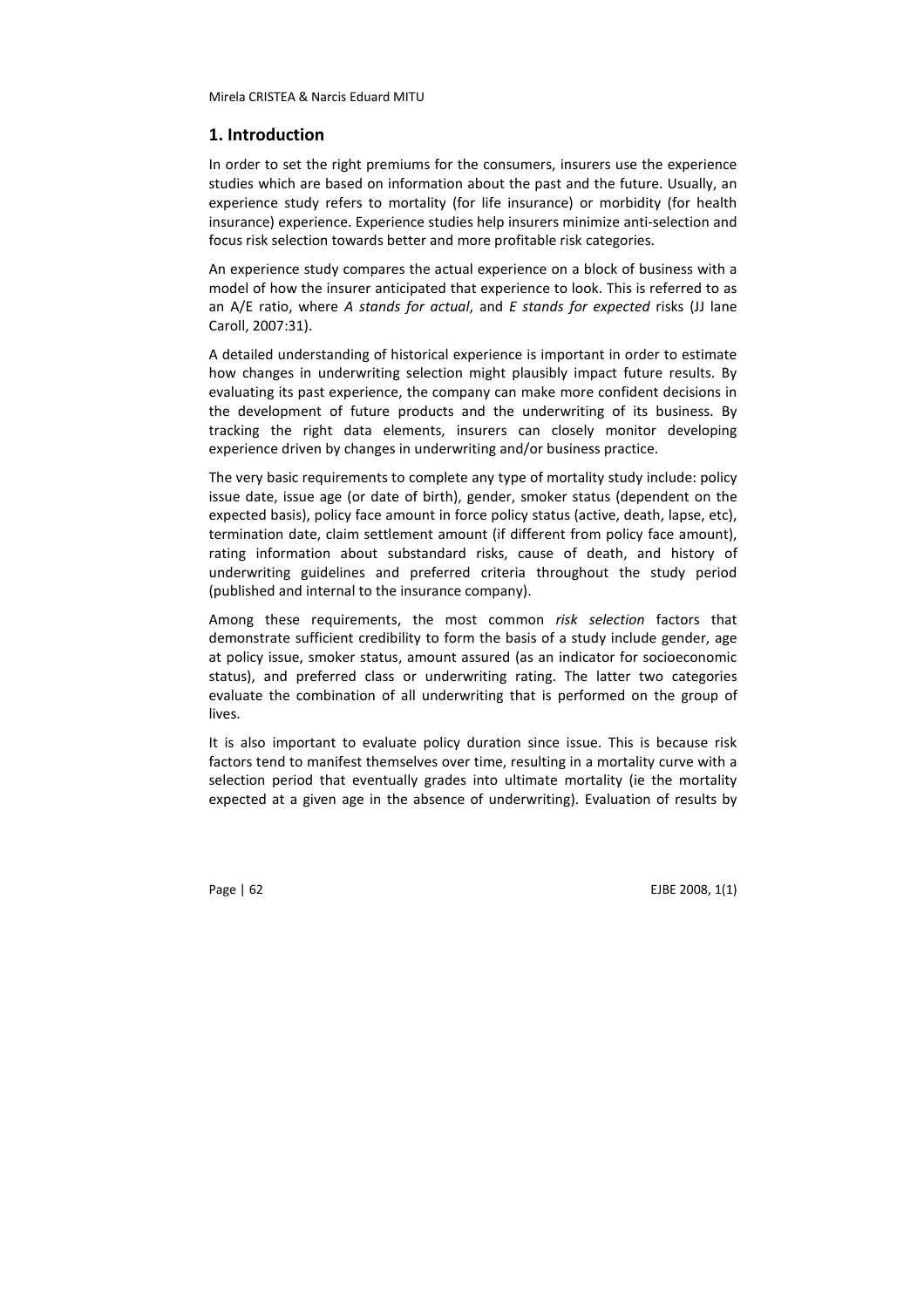duration can yield information about the effectiveness of the underwriting selection.

Specific underwriting criteria whose effects can be studied include the depth and scope of a medical or paramedical exam, The usage of these tests can be included in the study by incorporating historical underwriting guidelines. In the United States, the top five medical tests used to evaluate preferred lives business are blood pressure, cholesterol, cholesterol ratio, build and family history. In each case it is the actual result of the test, and not just the existence of the test, that is important. Currently, however, few companies store this level of historical underwriting data electronically.

## 2. The factors of determining of life premiums

When speaking of life insurance, one should know that the insured person's rights and obligations are generally based on a series of indicators which mainly point out their probability of survival. These indicators are calculated by the National Commission for Statistics in each country and determine the insurance premiums quota. In the Annex no. 1 are presented mortality indicators in the Romania. The most important role in determining the premium quota is played by the actuary, also named the life insurance mathematician.

The figure 1 shows the factors according to which life premiums are determined: the indicators of the mortality tables; the frequency of payment of the premiums; the types of life insurance policies differing in terms of the covered risk (survival insurance, death insurance or mixed life insurance) and the way of paying the indemnity by the insurer.

From the insurer's point of view, the life premium owed by the insured person is designed as the gross premium and consists of two elements: the net premium and the supplement or the extra premium.

The net premium serves to create the necessary fund for covering the indemnities or the insurance indemnities. The determination of the net premium takes into account the probability of risk occurrence and the intensity or the frequency of its manifestation. The *probability of risk occurrence* is given by the indicators of the mortality tables determined by the age of the insured person, in case of survival as well as in case of death. The *intensity of risk manifestation* is also given by the premium level, for risks of high intensity, the premium is also high, and for risks of low intensity, the premium is also low. If the risk has a variable manifestation during the contract, the premium will be modified in proportion to its intensity. The supplement or the extra premium covers the insurer's purchase and management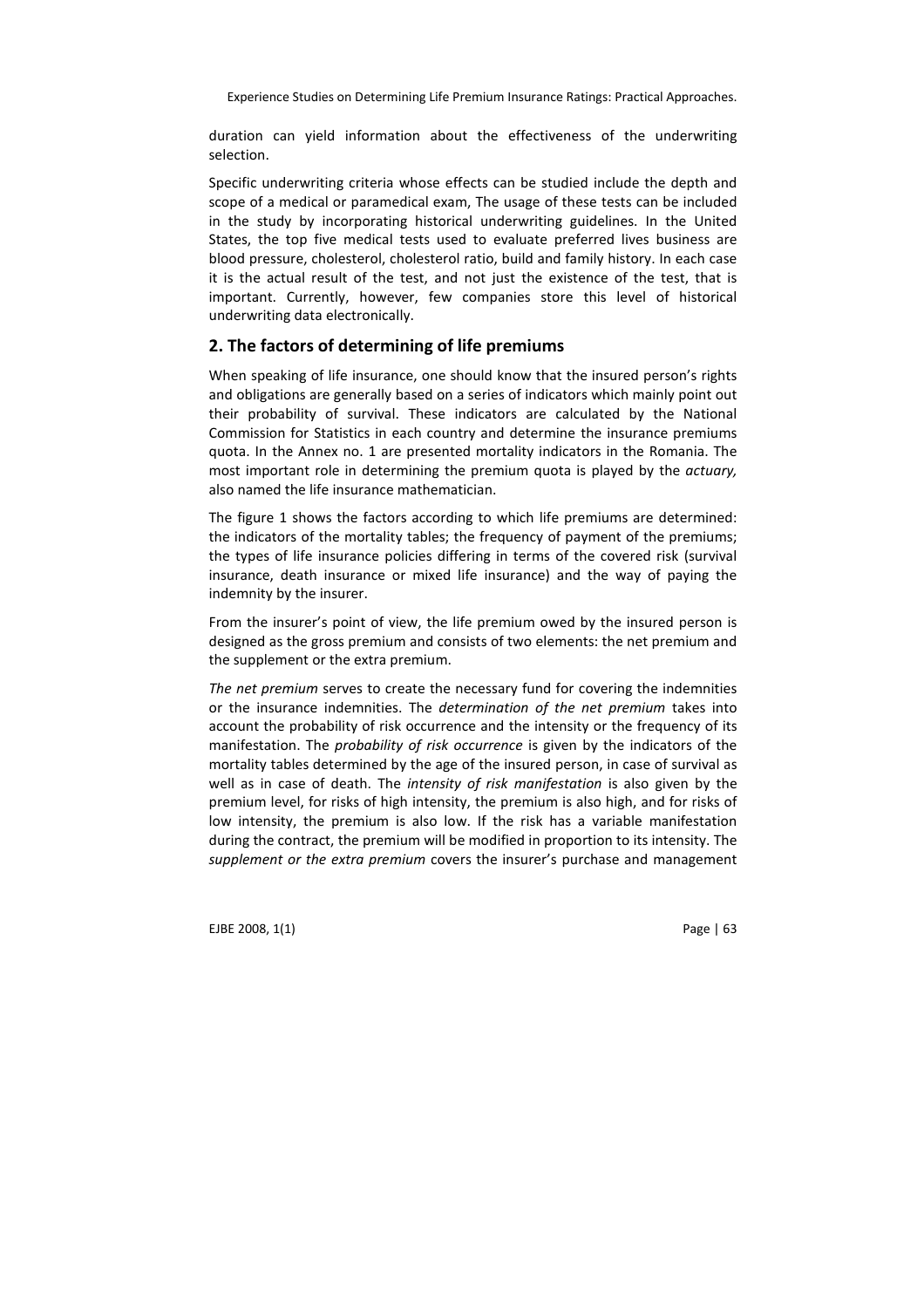overhead, as well as the ways of creating benefits. The value of these costs varies in terms of different types of insurance products and of different ways of dealing with them.



Figure 1. The factors which influence the determining of life premiums

Page | 64 EJBE 2008, 1(1)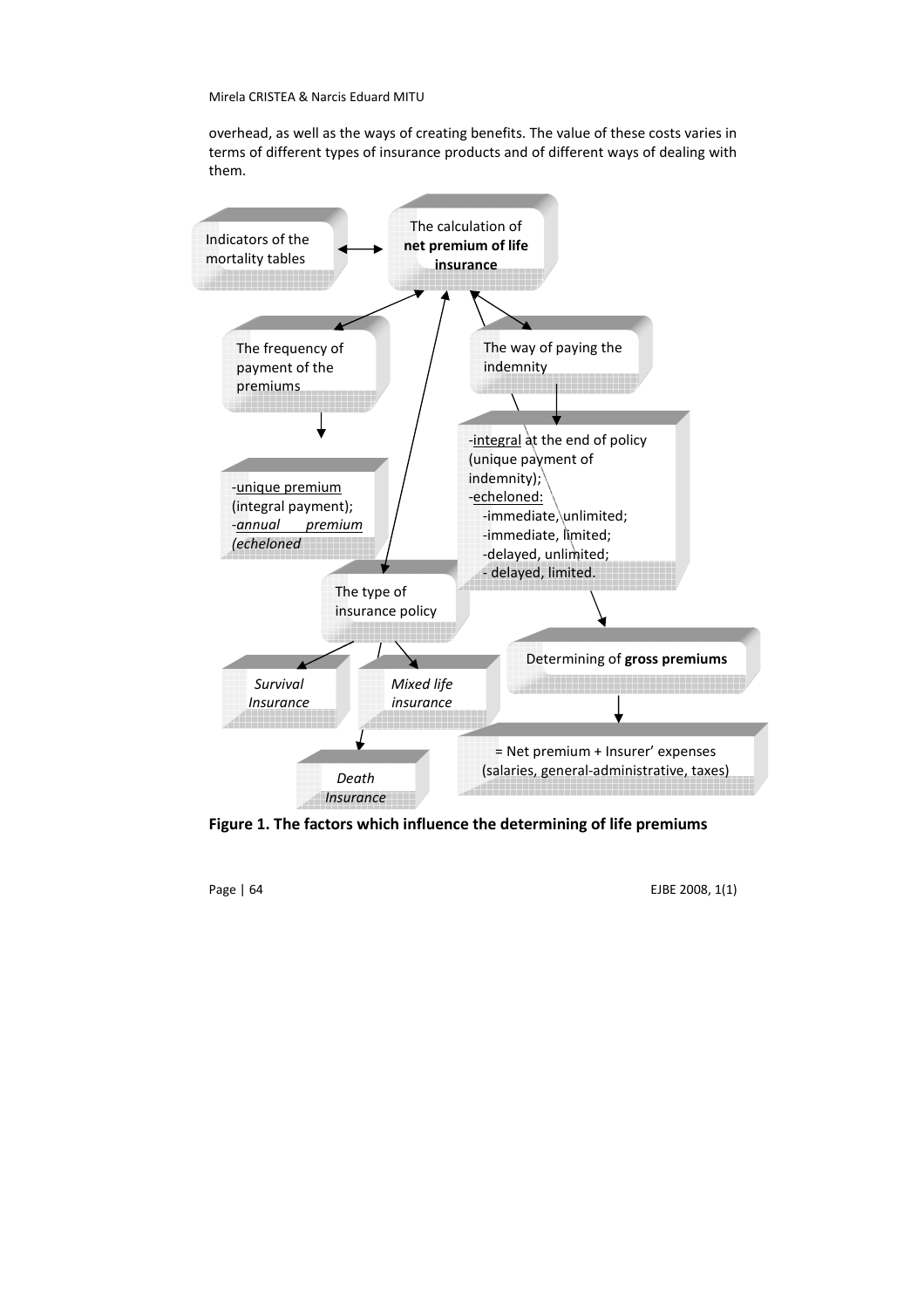## 2.1. Indicators of the mortality tables

For an easy understanding of the mortality table as well as for the planning of scientific rules in order to determine different calculation elements of the premium, the mortality tables indicators are based on an international system of symbols as it follows:

•  $x - a$  ae of the insured persons:

 $\bullet$   $\vert$ (x) – *survival function* indicates how many persons belonging to an assumed generation of 100,000 living persons are still alive when attaining the age of x years;

•  $p(x)$  – survival probability expresses the chances of a person attaining the age of x years to continue to live till the age of  $x+1$  years;

•  $q(x)$  – death probability expresses the risk undertaken by a person who has already turned x years, that of dying before attaining the age of  $x+1$  years;

•  $d(x)$  – number of persons supposed to pass away within x and  $(x+1)$  years indicates how many persons of x years old passed away before the age of  $x+1$ years, being determined by the difference between the number of survivors aged x years ( $l_x$ ) and the number of survivors aged x+1 years ( $l_{x+1}$ );

 $\bullet$  E(x) – hope of life at the age of x or life expectancy represents the average number of years left to be lived for a person surviving the age of  $x$ ;

• Hope of life at birth also named the span of life indicates the average number of years supposed to be lived by a newborn baby.

A common measure is the difference in the life expectancy between male and female. Life expectancy can be measured from any age, and is often measured from birth, but for assessing the impact of the mortality differential between males and females is appropriate to consider life expectancy in middle age.

For example, the researchers studies show the difference between life expectancy at age 45 for females and males in the EU Member States. Female life expectancy at age 45 significantly exceeds that of males in all EU countries. The difference ranges from 3.4 years (in Denmark) to 6.5 years (in France). Looking forward, in the UK Government's official national population projections (produced by the Government Actuary's Department), the sex differential in life expectancy at age 50 is expected to continue for many years in the future. From 3.6 years in 2002, it is expected to narrow only to 3.1 years by 2041 (Memorandum by Swiss Re, http://www.publications.parliament.uk).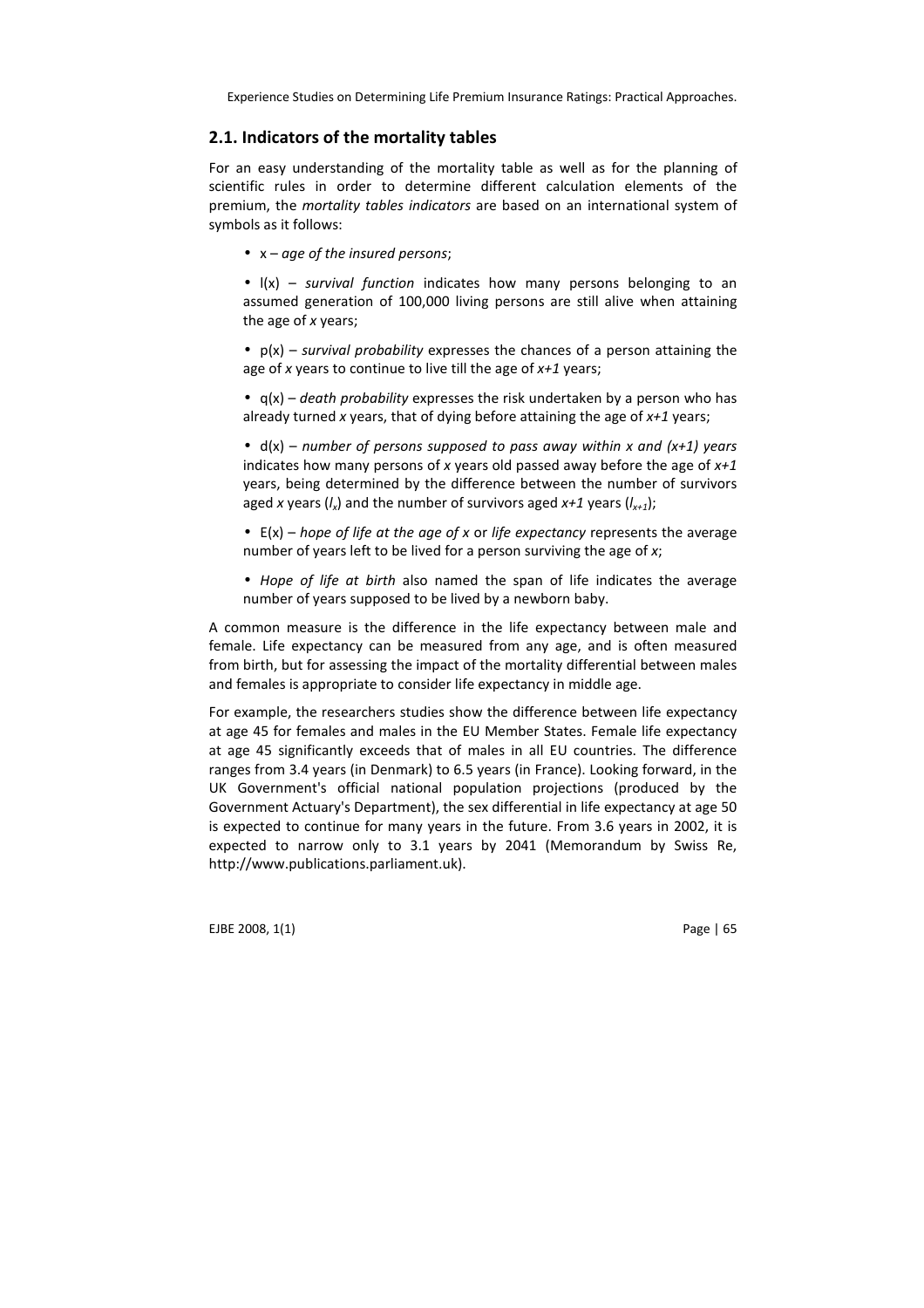For the life insurances, these indicators represent the basis for the calculation of the net premiums and for the elaboration of premium tables. In order to estimate the net premiums, the actuarial science provides general formulas for the estimation of these indicators, made up of symbols. A real determination of the premiums involves the subrogation (commutation) of one formula made of symbols with the figures corresponding to the insured person's age and to the interest which increase the premium. These figures meant to achieve the commutation of the formula are already calculated within the mortality tables for each age and they are called numbers of commutation. For the actualization factor (discount) marked with  $v^n$ , the percentage used by the insurance company in order to calculate the interest for the premiums, is considered and it accumulates in time.

## 2.2. The frequency of payment of the premiums

For the estimation of the premium, the payment possibilities are taken into consideration. For the life insurance, the premium to be paid is cashed once as a unique premium or echeloned premiums.

The unique premium is estimated in order to cover the risk during the whole insured period as the insurer cashes the total amount afferent to the insurance duration at the beginning of the contract. The cashed unique premium and the afferent interest resulting from its investment, will be used for the payment of the indemnity. This modality of payment is less used in practice, being applied for long term life insurances.

Insurances involving the payments echeloned premiums are often requested by the insured persons, because the amount representing the unique premium constitutes an important financial effort.

# 2.3. The way of paying the indemnity and the type of insurance policy

Another factor influencing the amount of the net premium is determined by the payment possibility used for the insurance indemnity and the type of the insurance policy (survival insurance, death insurance or mixed life insurance) and it is considered separately for each insured risk. Thus, in practice, there are the following situations considering the modality of paying the indemnity:

1. The indemnity is completely paid in a certain number of years starting from the contract moment of the insurance policy (the unique payment of the indemnity).

Page | 66 EJBE 2008, 1(1)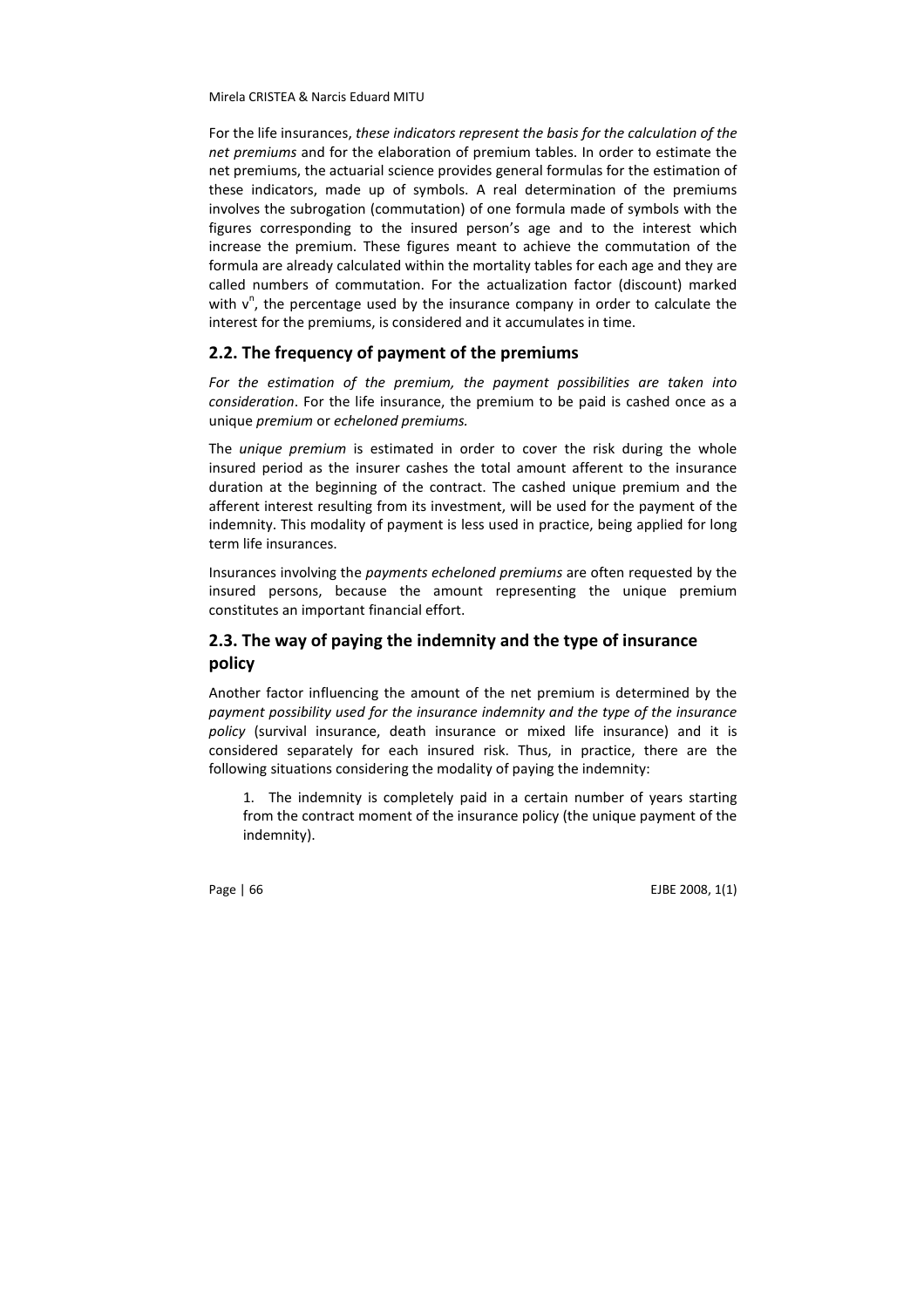### 2. The indemnity is paid in installments as it follows:

- unlimited immediate annuities – the insured person pays the net premium at the conclusion of the insurance policy in order to receive the indemnity in installments (annuities), shortly after the conclusion of the contract (immediate annuities), during his whole life period, at the beginning or at the end of the year;

- limited immediate annuities - the insured person pays the net premium at the conclusion of the insurance policy in order to receive the indemnity in installments, shortly after the conclusion of the contract, for a limited period of time (limited immediate annuities);

- unlimited delayed annuities - the insured person pays the net premium at the conclusion of the insurance policy in order to receive the indemnity in installments (annuities), after a certain period of time from the conclusion of the insurance policy (delayed annuities), during his whole life period (delayed life annuities);

- limited delayed annuities - the insurer pays the indemnity in a certain number of years from the conclusion of the insurance policy (delayed annuities), but for a limited period of time (limited).

The death insurance relies on the premise that the insurer will pay the beneficiary of the insurance a certain amount of money at the date of death of the insured person. The determination of the unique net premium, in the case of death insurances, takes into consideration the contractual duration of the insurance which may be: undetermined (for life), a period of several years or a short period of time.

In practice, the life insurance policy reflects more often a mixed nature, thus, it covers the survival risk, as well as the death risk. Therefore, the insurer will pay the indemnity to the insured person, at the termination of the contract if the last one is alive, or the sum will be paid to the successors, at the date of death of the insured person. So, the unique net premium owed by the insured person is calculated by summing up the net shares of the premiums afferent to the two insured risks.

## 3. The net and gross premiums for all types of life insurances

As we mentioned before, the net premium differs in accordance with the type on insurance policy, the insurance period and way of indemnity payment by the insurers. In the Table 1, we synthesize the formulas for determining the unitary (at 1 c.u. indemnity) unique (integral payment of premium by the insured person) net premium for the three basic life insurance types.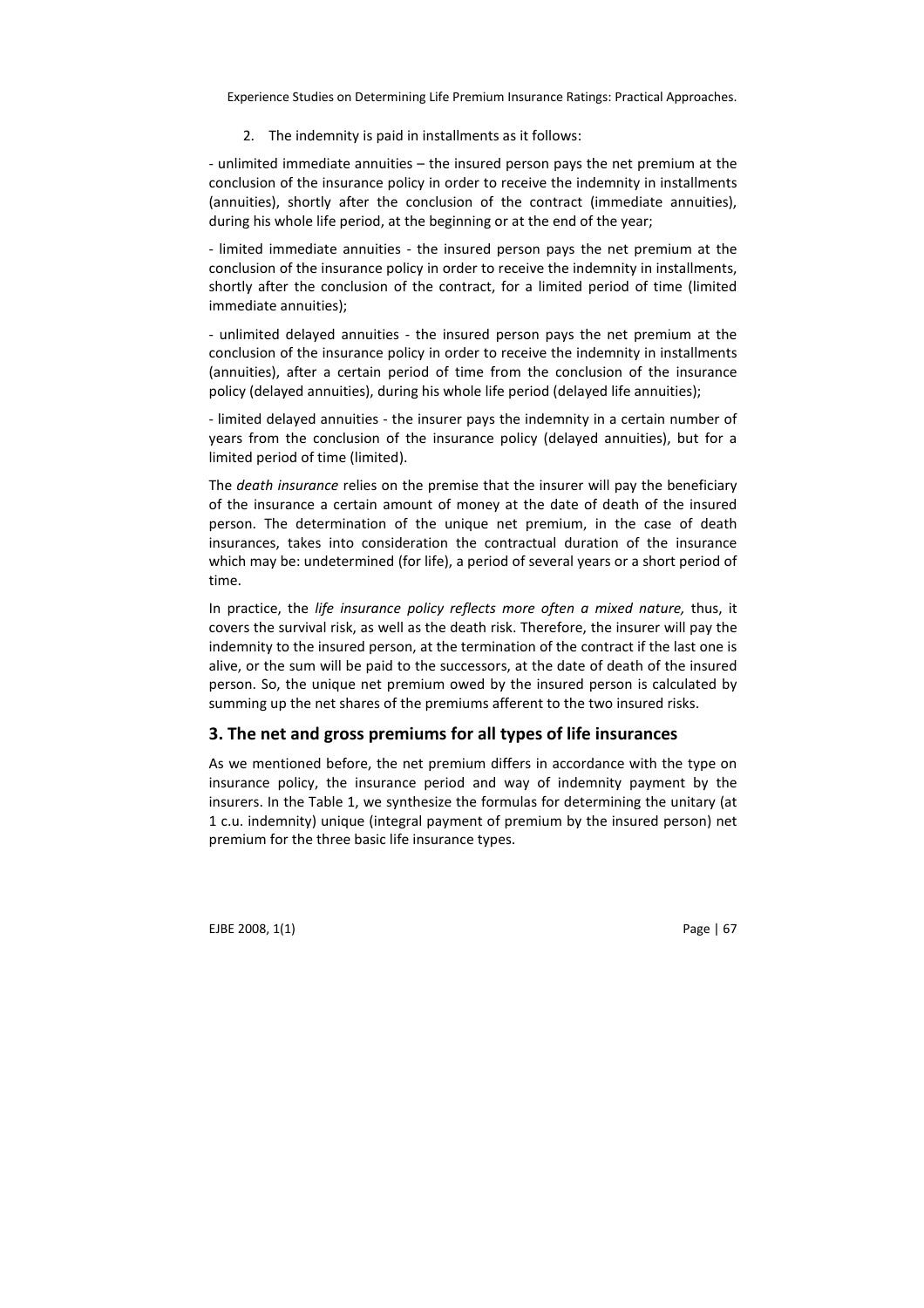|                                              | <b>Survival Insurance</b>                                                                                           | <b>Death Insurance</b>                                               |                                                |  |  |  |
|----------------------------------------------|---------------------------------------------------------------------------------------------------------------------|----------------------------------------------------------------------|------------------------------------------------|--|--|--|
| The<br>payment<br>of<br>indemnity            | The unitary unique net<br>premium                                                                                   | Insurance<br>period                                                  | The unitary unique net<br>premium              |  |  |  |
| The unique<br>payment<br>of the<br>indemnity | $_{n}E_{x}=\frac{D_{x+n}}{D_{x}}$                                                                                   | Death<br>insurance one<br>year term                                  | $A_x = \frac{a_x}{l}$                          |  |  |  |
| Unlimited<br>immediate<br>annuities          | $\overline{a_x} = \frac{N_x}{D_x}$                                                                                  | Undetermine<br>d term                                                | $\overline{A_x} = \frac{M_x}{D_x}$             |  |  |  |
| Limited<br>immediate<br>annuities            | $\sum_{n} a_x = \frac{N_x - N_{x+n}}{D_x}$                                                                          | Limited<br>immediate<br>insurance                                    | $_{n}A_{x} = \frac{M_{x} - M_{x+n}}{D_{x}}$    |  |  |  |
| Unlimited<br>delayed<br>annuities            | $\frac{1}{n_1 a_x} = \frac{N_{x+n}}{D_x}$                                                                           | Unlimited<br>delayed<br>insurance                                    | $\frac{1}{n_{1}A_{x}} = \frac{M_{x+n}}{D_{x}}$ |  |  |  |
| Limited<br>delayed<br>annuities              | $_{r/n} a_x = \frac{N_{x+r} - N_{x+r+n}}{D}$                                                                        | Limited<br>delayed<br>insurance                                      | $_{r/n} A_x = \frac{M_{x+r} - M_{x+r+n}}{D}$   |  |  |  |
| <b>Mixed Life Insurance</b>                  |                                                                                                                     |                                                                      |                                                |  |  |  |
|                                              | Insurance period                                                                                                    | The unitary unique net premium                                       |                                                |  |  |  |
| of<br>case                                   | The unique payment of the indemnity in<br>survival<br>risk<br>limited<br>and<br>immediate valability for death risk | $_{n}AM_{x} = \frac{D_{x+n}}{D_{x}} + \frac{M_{x} - M_{x+n}}{D_{x}}$ |                                                |  |  |  |

# Table 1: The unitary unique net premium for survival, death and mixed life insurances

Notations used in the table have the following meaning:

•  $n E_x$  indicates the unitary unique net premium (the indemnity for a currency unit), due to be paid by the insured person aged x in order to receive the sum of 1 currency unit (c.u.) at the date of attaining the age of  $(x+n);$ 

Page | 68 EJBE 2008, 1(1)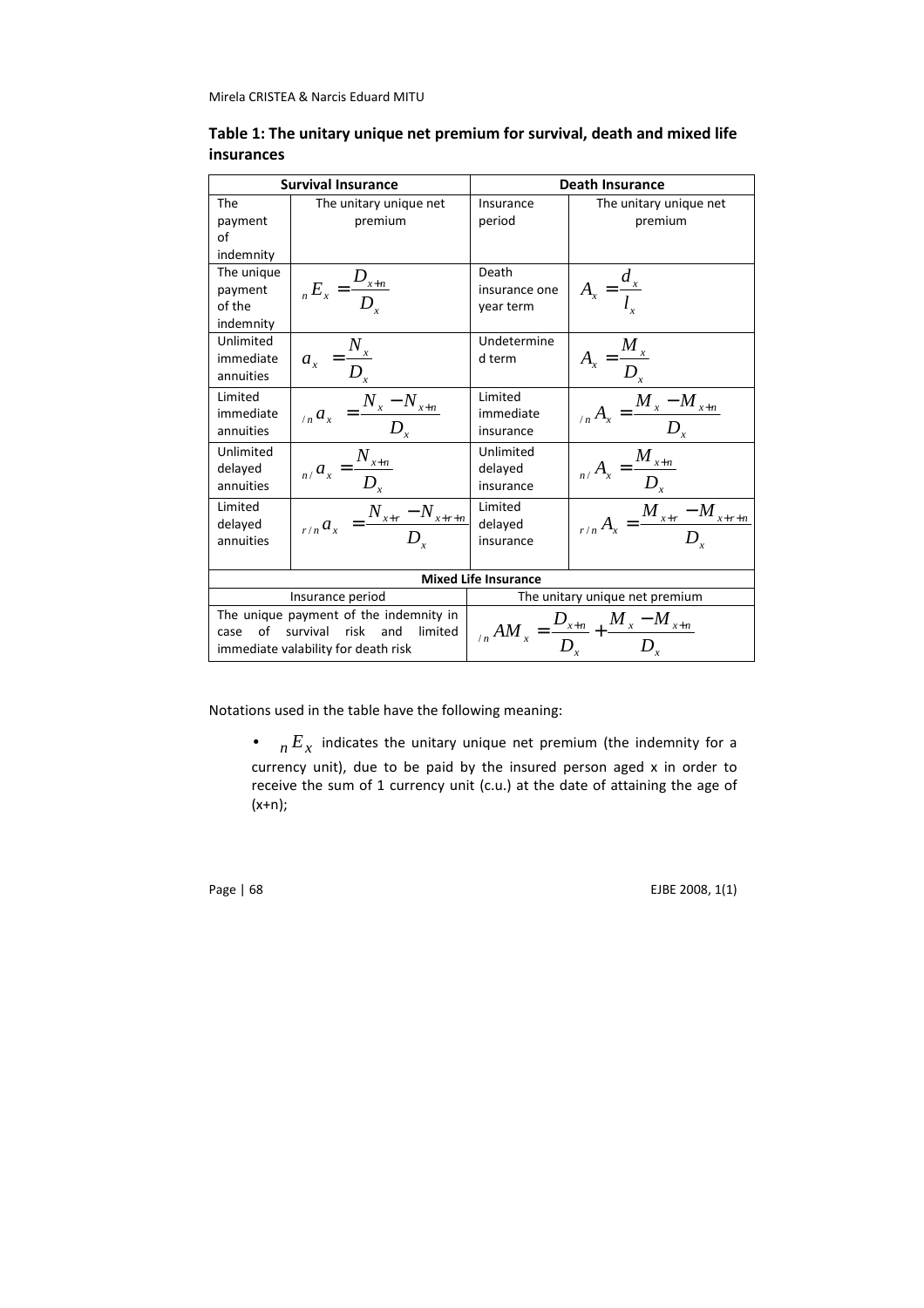$\bullet$   $a_x$  = unitary unique net premium paid by the insured person aged x for the insurance which provides him 1 c.u. during his whole life as indemnity. It results from reporting the total number of survivors aged over x years (N<sub>x</sub>) to the number of living persons attaining the age of x years  $(D_x)$ ;

 $\bullet$   $\alpha$ <sub>*n</sub>*  $a$ <sub>*x*</sub> = unitary unique net premium paid by the insured person aged x</sub> for the insurance which provides him 1 c.u. in the next  $n$  years as indemnity. The difference from the numerator indicates the total number of survivors within the period of  $x$  and  $x+n$  years.

•  $n / a_x$  = unitary unique net premium paid by the insured person aged x for the insurance which provides him (if he is alive) 1 c.u. as indemnity, in  $n$ years, during his whole life;

•  $r/n$   $a_x$  = unitary unique net premium paid by the insured person aged x for the insurance which provides him (if he is alive) 1 c.u. as indemnity, in  $r$ years for *n* years;

 $\bullet$   $\beta$  / $\beta$  / $\gamma$  / $AM$   $_{x}$  = unitary unique net premium of the mixed insurance for a period of  $n$  years, by means of which the insurer pays the sum of 1 c.u. if the insured person is still alive in  $n$  years or the sum of 1 c.u. at the date of his death if it occurred before the moment n;

• Dx,  $N_x$  and  $M_x$  are commutation numbers.

Number of commutation  $D_x = v^X \cdot l_x$ , where:  $\mathsf{v}^\mathsf{n}$  – life actualization factor or life discount factor ( *i v* + = 1  $\frac{1}{x}$ , *i* indicates the actualization rate);  $x$  – age of the insured person;  $n -$  duration of the insurance policy.

Number of commutation  $N_{x}=\sum^{x}$ =  $=$  $\sum_{n=1}^{\infty}$ *k x*  $N_{_X}$   $=\sum D_{k}$  and it indicates the total number of the survivors after attaining the age of  $x$  years, for which the cashed premiums are capitalized using an actualization factor  $v^X$ .  $\omega$  indicates the age of death of the last survivor.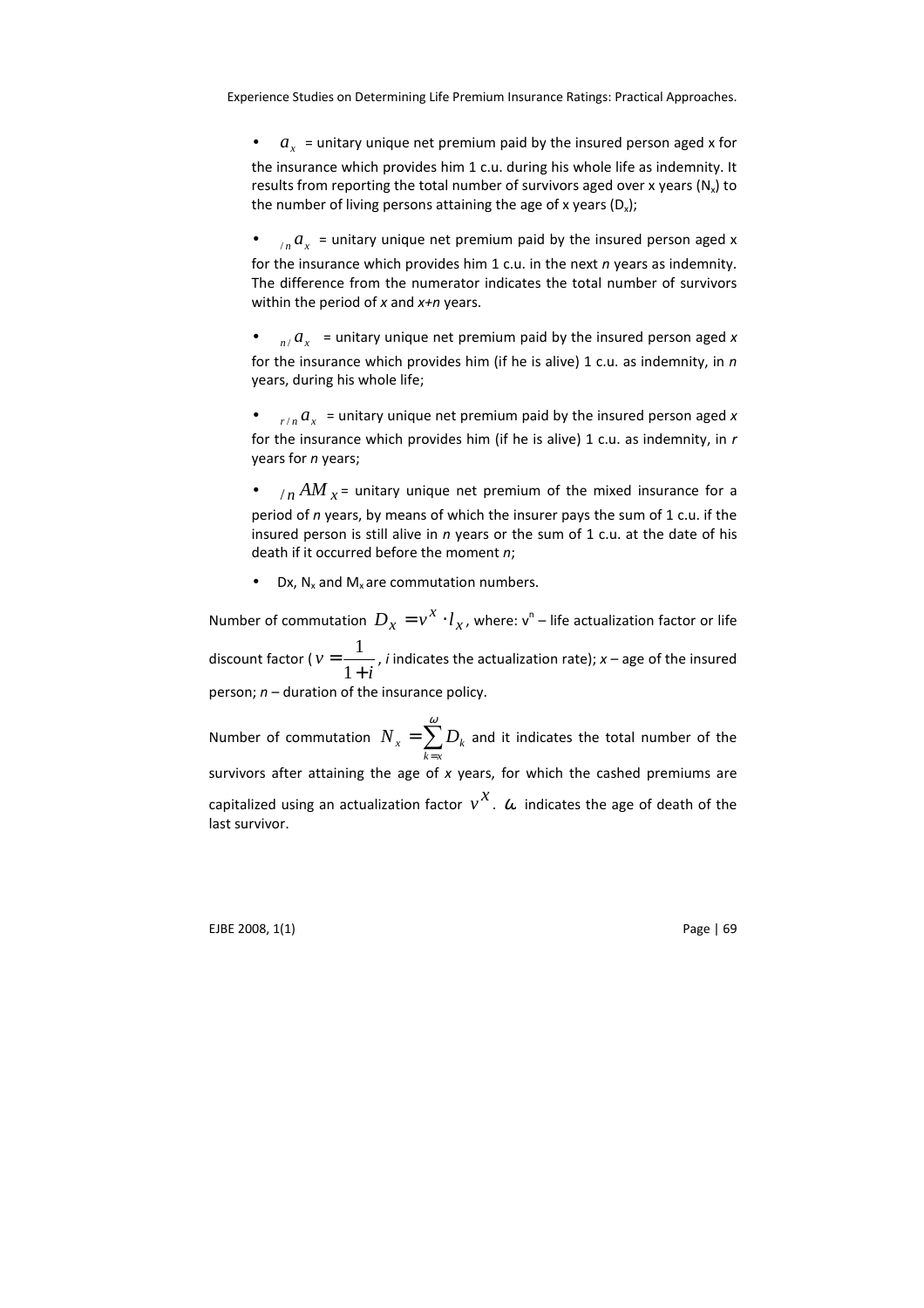Number of commutation  $M_{x} = \sum$  $k = x$ ω  $M_{x} = \sum C_{k}$  , where  $C_{x} = d_{x} \cdot v^{x}$ . M<sub>x</sub> expresses

the total number of persons who will die after attaining the age of  $x$  years, considering a factor of capitalization  $v^{\mathcal{X}}$  .

The values of  $D_{x}$ ,  $N_{x}$  and  $M_{x}$  for each age become constant and they are listed in the tables of commutation numbers, elaborated considering the mortality table and

the values assumed by the rate of actualization  $v^{\mathcal{X}}$  (see Annex 2.).

For an indemnity, S, the total unique net premium (P) is obtained by multiplying the unitary unique net premium specific to each type of insurance by S value.

Most frequently in practice, the insured person chooses the premium payment in annual, semestrial, quarterly or monthly installments.

The annual net premium is determined by reporting the unique net premium to the annuity specific to the premium payment modality. Considering  $r$  years the duration of the premium payment, the annuity specific to the payment modality (a limited immediate annuity is considered), is given by the relation:

$$
_{/r} a_x^{(A)} = \frac{N_x - N_{x+r}}{D_x}.
$$

For example, for survival insurance with unique payment of the indemnity, annual net premium  $(p_x)$  is given by:

$$
p_{x} = \frac{\frac{D_{x+n}}{D_{x}}}{\frac{N_{x} - N_{x+r}}{D_{x}}} = \frac{D_{x+n}}{N_{x} - N_{x+r}}.
$$

Page | 70 EJBE 2008, 1(1)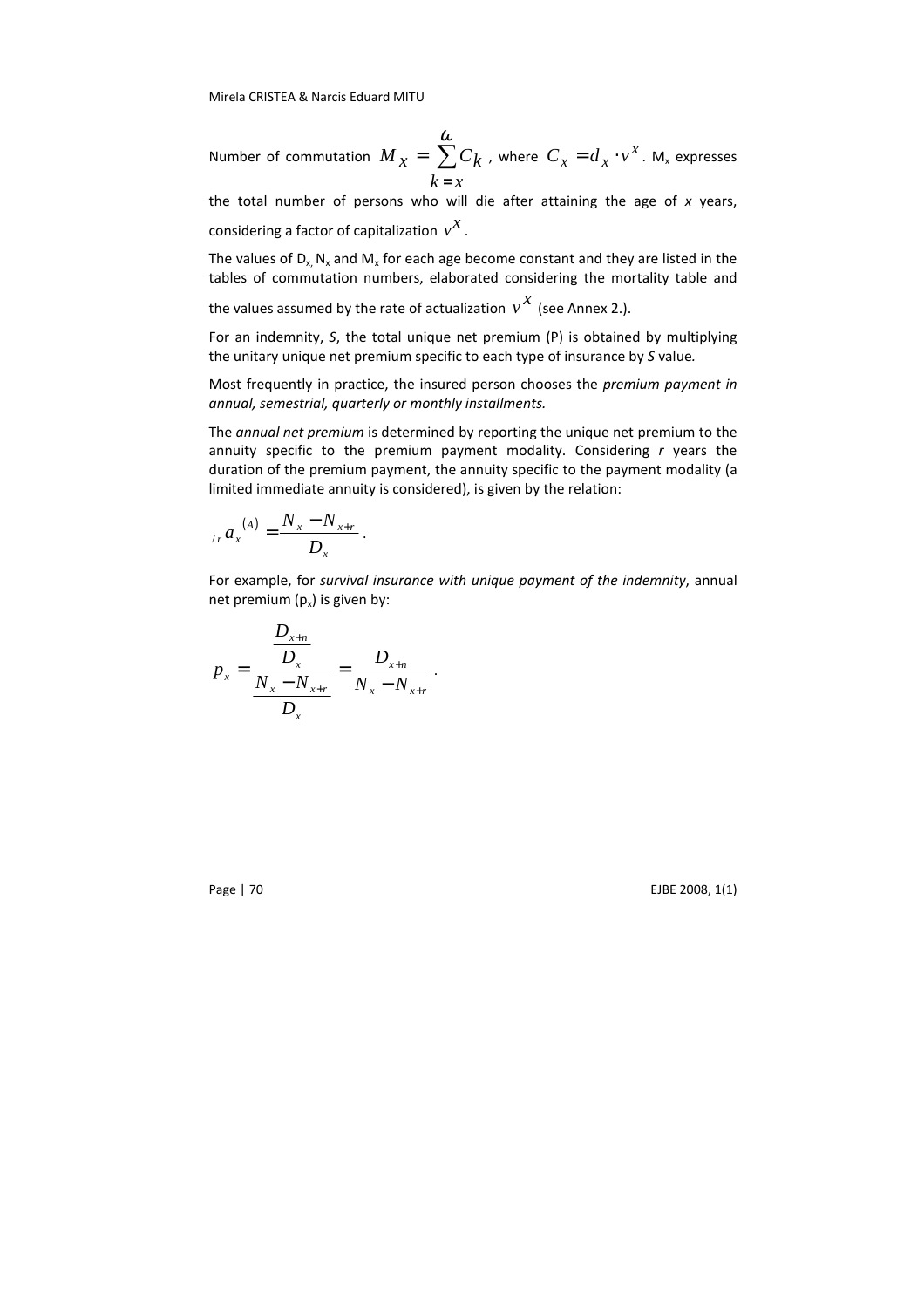# 4. Case studies concerning premium fees for different types of insurance policies

### 4.1. Survival Insurance

One family made up of two persons aged 30, respectively 40 conclude a survival insurances for a period of 10 years and an insurance indemnity of 10,000 c.u., each one completely payable at the conclusion of the contract, if the insured persons are alive. The net premium is integrally paid at the conclusion of the insurance and the interest used by the insurer is of 30%.

 Referring to the estimation report the unitary unique net premium specific to the survival insurance, for a unique payment of the insurance indemnity (Table no. 1) it results a total unique net premium, for the insured person aged 30, using the commutation numbers for 30%, which is determined as it follows:

$$
P_{30} = S \cdot_{10} E_{30} = S \cdot \frac{D_{x+n}}{D_x} = S \cdot \frac{D_{40}}{D_{30}} = 10,000 \cdot \frac{2.523003}{35.986319} = 701.1 \text{c.u.}
$$

So, for the insured person aged 30, in order to receive after 10 years the indemnity of 10,000 c.u., he has to pay as net premium, in the moment of contract policy 701.1 c.u.

If insured person is older, of 40 years, total net premium becomes:

$$
P_{40} = S_{10}E_{40} = S \cdot \frac{D_{50}}{D_{40}} = 10,000 \cdot \frac{0.168916}{2.523003} = 669.5 \text{ c.u.}
$$

We notice that, for an older age, net premium insurance is decreasing, because the insured person is older, the probability as insured person to be alive at the end of policy is reduced.

We presume that the insured person of 30 years chooses for the payment of net premium during o period of 5 years. Thus, annual net premium becomes:

$$
P_x = S \cdot \frac{D_{x+n}}{N_x - N_{x+r}} = 10,000 \cdot \frac{D_{40}}{N_{30} - N_{35}} = 10,000 \cdot \frac{2.523003}{154.345 - 40.791} = 222c.u.
$$

So, for the insured person aged 30, in order to receive after 10 years the indemnity of 10,000 c.u., he has to pay as annual net premium, of 222 c.u., time of 5 years. Thus, he pays a total net premium of 1,110 c.u. (222 c.u. x 5 years), confronted by 701.1 c.u, in the case on integral payment of premium.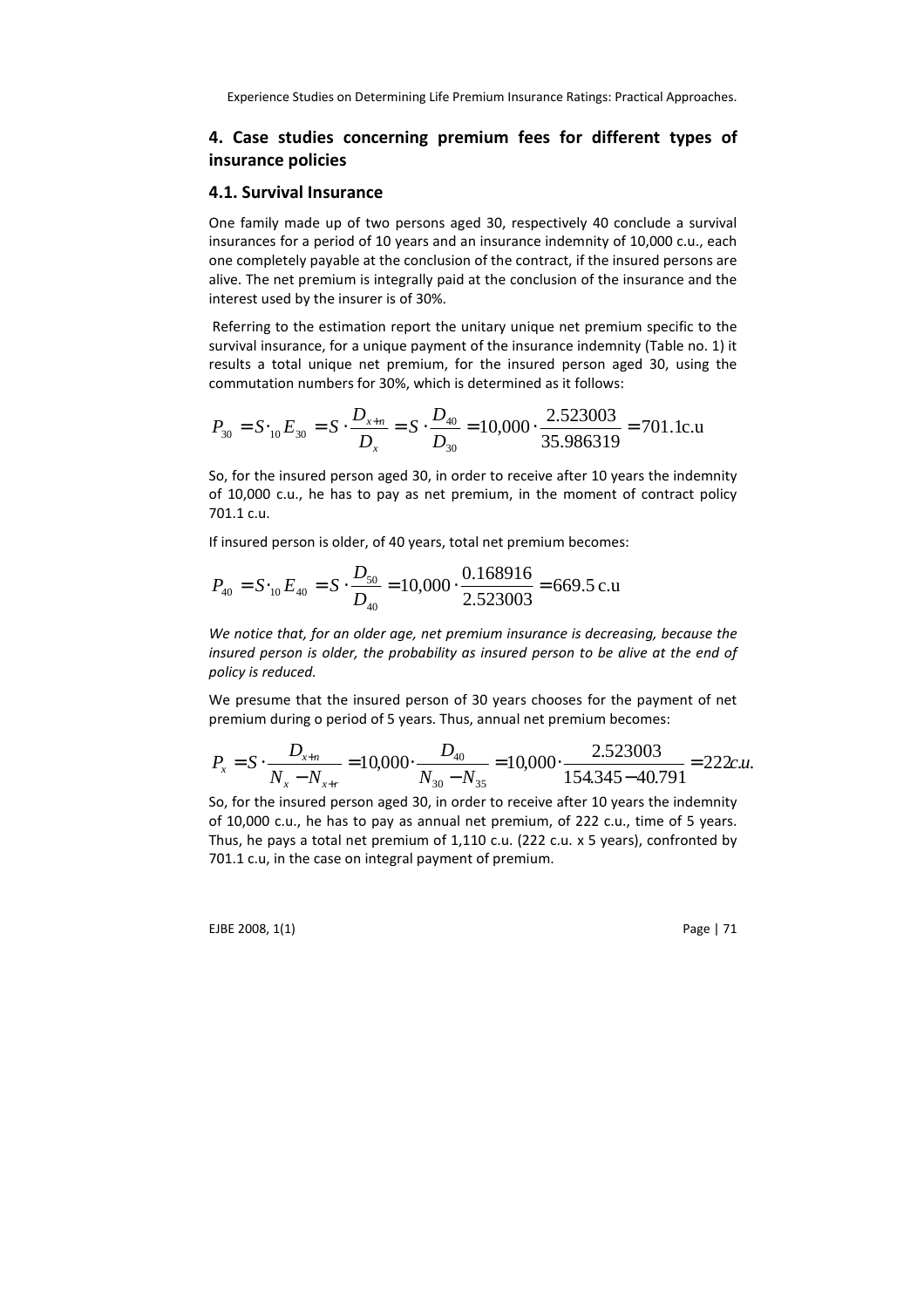#### 4.2. Death Insurance

The main issue discussed at the conclusion of the death insurance policy consists in the determination of the need for insurance. There is no need for this type of insurance when considering persons with small debts, who gain important revenues from investments or persons who do not depend on the insured person's income.

One person, mentioned as the contractor, wishes to conclude a death insurance for his son, aged 35, mentioned as the insured person, for an insured amount of 10,000 c.u., for a period of 12 years. In Romania, the minimum age for concluding an insurance policy is 16 years and the maximum age is 55 ani. At the conclusion of the insurance policy, another important factor is that the insured persons must not pass by the age of 67 years at the termination of the contract. The duration of the contract is optionally determined by the insured person or by the insurance contractor and it may vary from 12, 15, 20, 25 to 30 years.

The indemnity is determined by the insured person having the insurer's agreement and in accordance to the terms imposed by the insurance company.

Personal data belonging to contracting party of the policy as well as to the insured party are provided in the insurance application. The contract stipulates several questions concerning the health condition of the insured persons, such as: whether he is exposed to serious risks in practicing his profession or apart from his work, whether he has suffered from a certain disease - Lung troubles, heart diseases, stomach complaints, pancreas, intestine, kidney or genital disorders, neuropsychical disorders, epilepsy, diabetes, arterial hypertension, tuberculosis, cancer or any other form of tumour, blood diseases, articular, osseous or skin diseases - or a surgical intervention, whether he was retired due to different health matters, if there were other life insurance petitions addressed to other insurance companies in the past and, moreover, if they were rejected or if there were penalties applied, questions regarding the medication frequency, drug and alcohol consumption, the existing of other life insurance policies.

 It is also mentioned here the medical service and the family doctor. When the insured person dies, his wife becomes the beneficiary of the insurance indemnity.

 The premium is completely paid at the date of concluding the insurance policy and it is determined according to the tables of commutation numbers for an average interest of 20% (see Annex 2).

Page | 72 EJBE 2008, 1(1)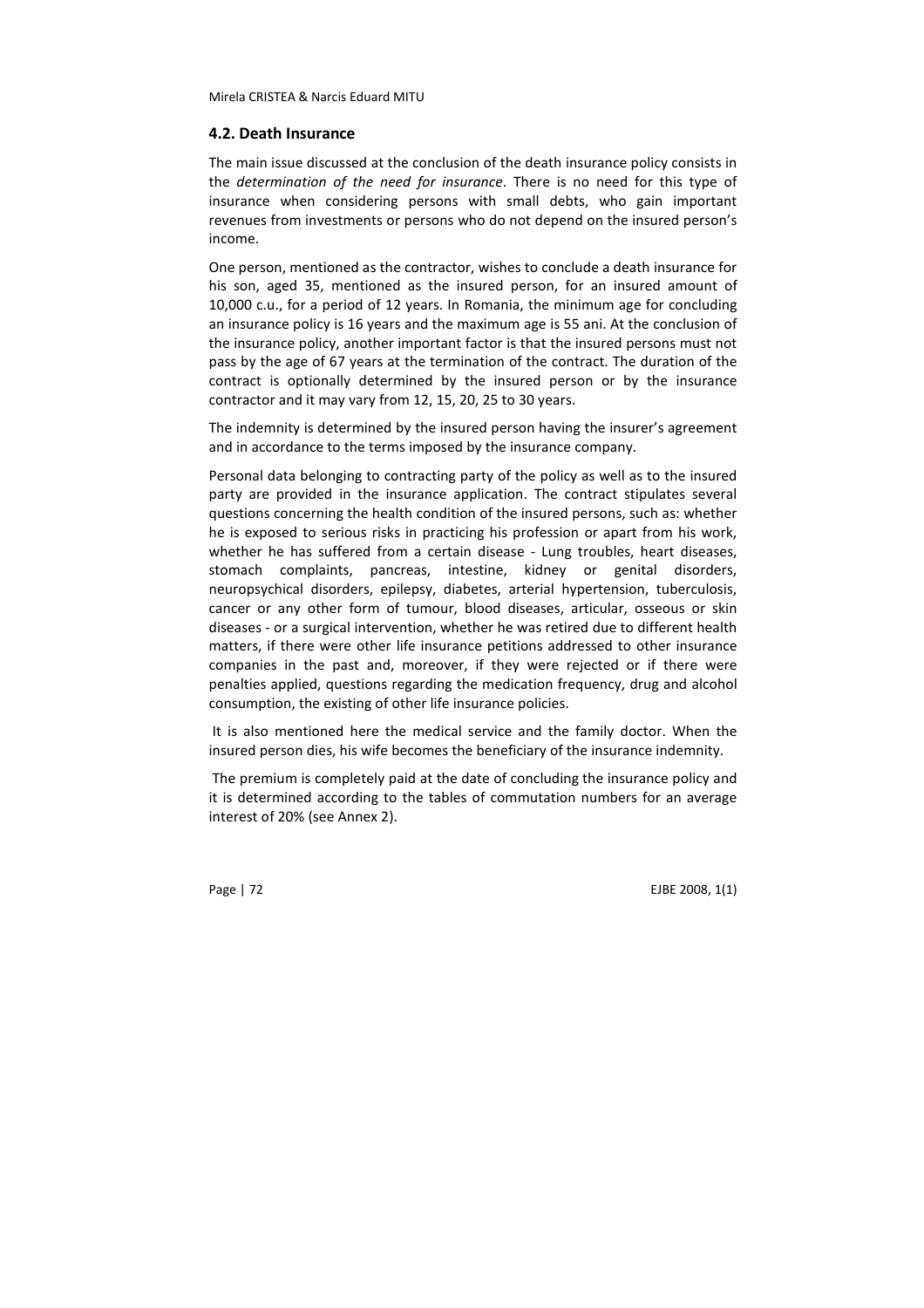Dealing with a death insurance with a limited validity, the net premium is determined according to the table of commutation numbers, considering the following the estimation report (see Table 1):

$$
P = S \cdot_{/n} A_x = S \cdot \frac{M_x - M_{x+n}}{D_x}
$$

Knowing  $S = 10,000$  c.u.,  $n = 12$  years and  $x = 35$  years, we obtain:

$$
P = 10,000 \cdot \frac{M_{35} - M_{35 + 12}}{D_{35}} = 10,000 \cdot \frac{4.46794 - 1.10180}{157.56222} = 214c.u.
$$

All contributions corresponding to the costs made by the insurance company are added to the value of the unique net premium, obtaining thus the gross premium. Considering these costs totalizing 80 c.u., the unique gross premium achieves the value of 294 c.u.

Even though, the insurance policy is handed to the insured person, the obligation of paying the premiums rests upon the contractor.

## 4.3. Mixed Life Insurance

An insured person aged 40 wishes to conclude a mixed life insurance on a period of 10 years, so that, at the age of 50 he may be returned an indemnity meant to provide him a certain standard of living. The insured person decides to pay maximum 1,000 c.u. annually, considering the value of the indemnity determined for both case, according to the table of commutation numbers: unique and annual payment of the premium, for a period of 5 years.

In order to determine the indemnity, one should take into account the estimation report between the annual net premium and the numbers of commutation from the table of commutation numbers, which corresponds to the age of 40 and for an annual interest of 20%.

$$
p_{x} = S \times \frac{D_{x+n} + M_{x} - M_{x+n}}{N_{x} - N_{x+r}} \Rightarrow S = \frac{p_{x}(N_{x} - N_{x+r})}{D_{x+n} + M_{x} - M_{x+n}} = \frac{1,000(N_{40} - N_{45})}{D_{50} + M_{40} - M_{50}}
$$

From number of commutation table for the 20% discount rate (see Annex 2), there are selected the values of number of commutation, thus:  $N_{40}=356.61024$ ,  $N_{45}=$ 136.27742,  $D_{50}$ =9.24219, M<sub>40</sub>=2.56643 and M<sub>50</sub>=0.75306.

Replacing in formula, we obtain: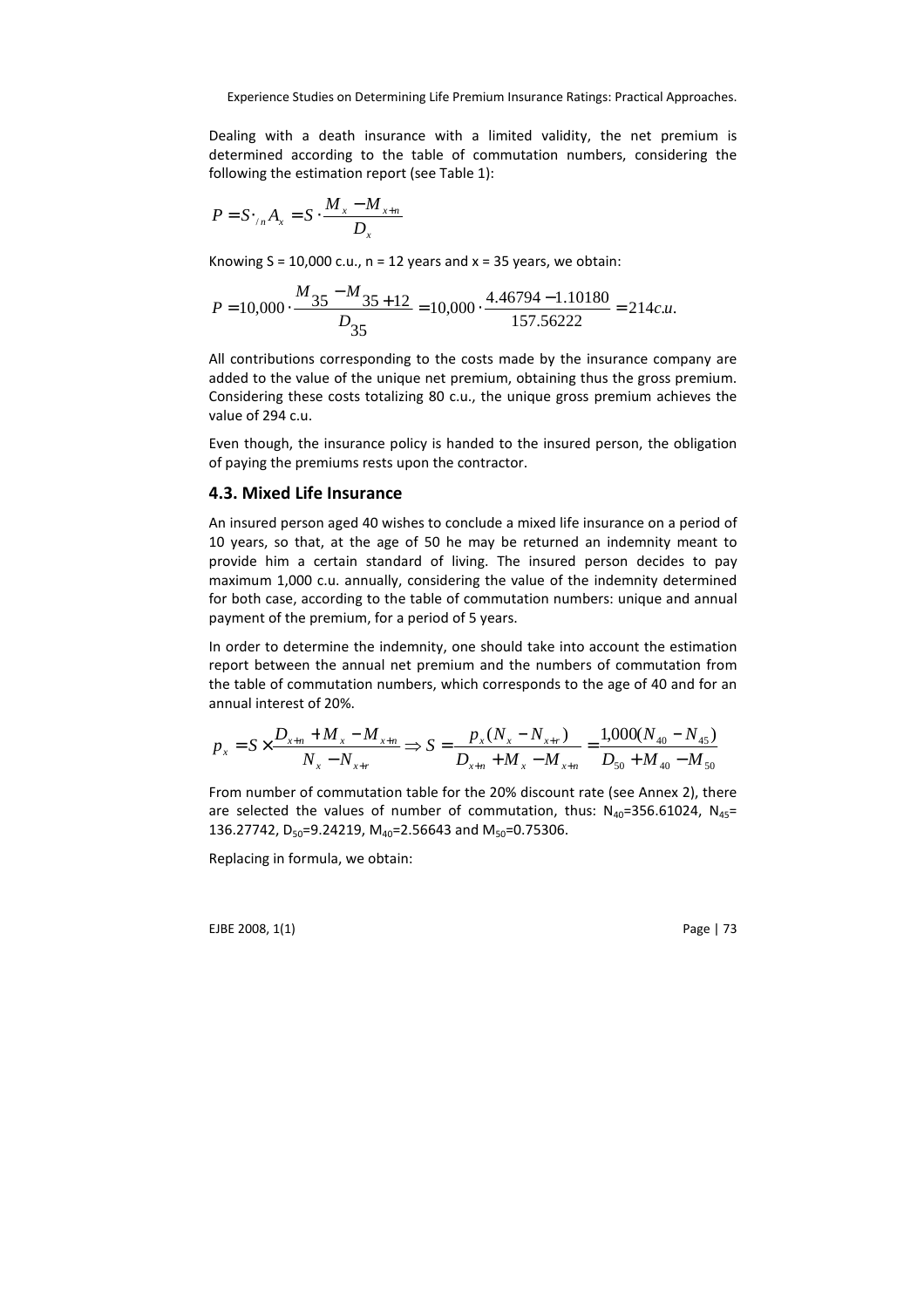$$
S = \frac{1,000(356.61024 - 136.27742)}{9.24219 + 2.56643 - 0.75306} = \frac{1,000 \times 305.67545}{11.05556} = 19,930c.u.
$$

The insured person has the possibility of an unique payment of premium, determined as follows:

$$
P = S \frac{D_{50} + M_{40} - M_{50}}{D_{40}} = 19,930 \frac{9.24219 + 2.56643 - 0.75306}{62.00147} = 3,554 \text{c.u.}
$$

If insured person will choose for integral payment of premium in the moment of contracting the policy, he will pay 3,554 c.u. for an indemnity of 19,930 c.u., and if he will choose for echeloned payments, he will pay, for the period of 5 years a total amount by 5,000 c.u. The supplement or the extra premium which represents insurer's expenses will be added at the net premium value and it will be obtained the gross premium (total premium).

## 5. Modeling techniques for premium ratings

The insurance industry has developed some models for an accurate calculation of premium ratings. The most acknowledged models are two types of them (Chessman Wekwete, 2007: 43):

- multivariable models, most important being the Cox model;
- generalized linear models.

In the absence of the previous experience of the risks (statistical data), needful to transform these into premium ratings, there is used other tools, known as multiple state models, Markov model being one significant.

"The Cox model is a multivariable model used to analyze the effect of different risk factors on the time to an event" (Chessman Wekwete, 2007:45). The risk factors (named covariates) used by Cox model are age, cholesterol level as continuous variables or gender and smoker status, as categorical variables. Various statistical software packages are available to calculate relative risks using different data which can produce an output that includes the estimates of the relative risks and their standard errors.

Generalised linear models – GLMs – allow for the analysis not only of survival times, but also other risk classification measures such as hazard rates, insurance claims exacted over a specified duration, and proportions of diseased lives in a specified group of lives.

Page | 74 EJBE 2008, 1(1)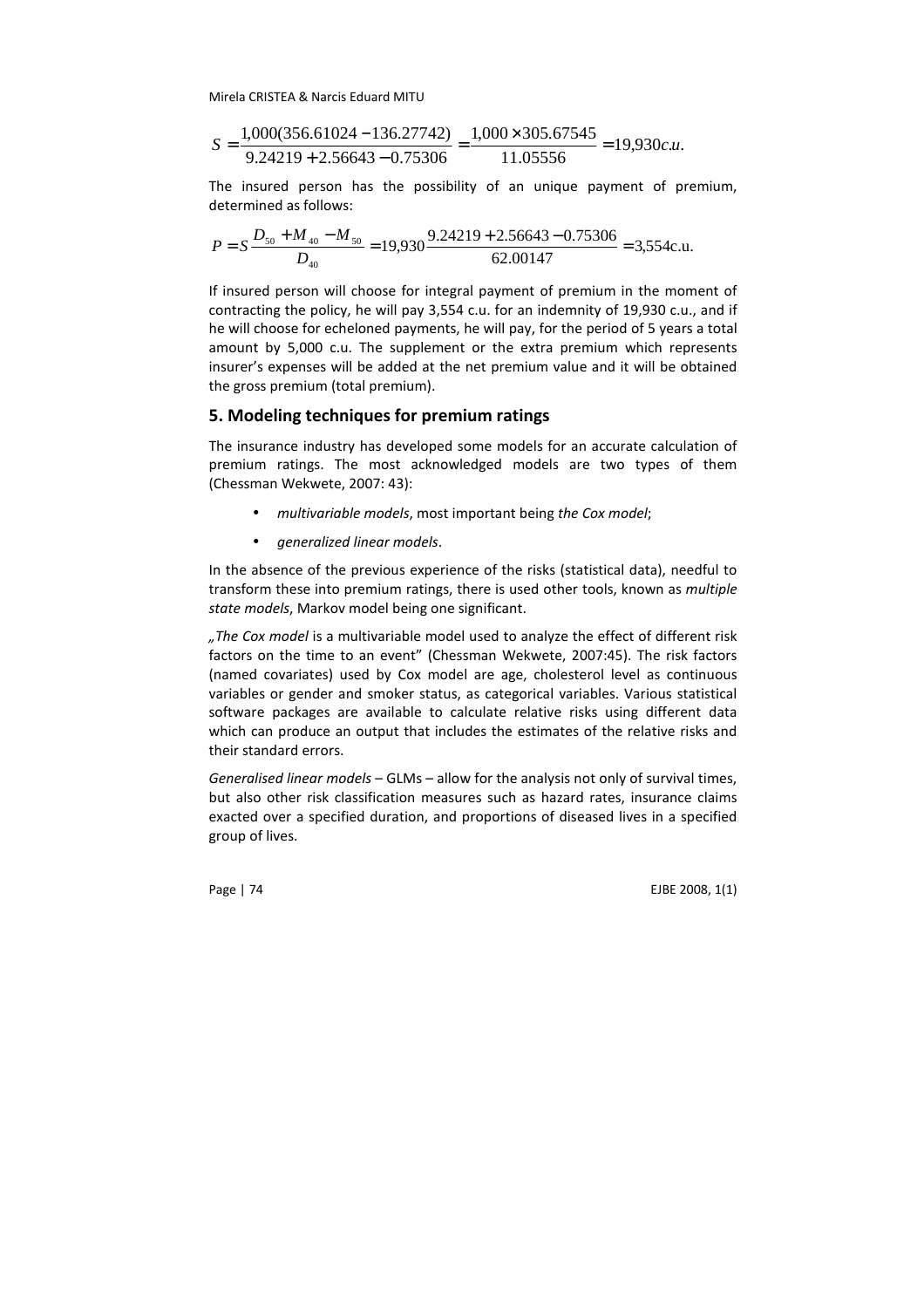A significant constraint for Cox model and GLMs is that only risk factors for which values are available for all observations can be included in the model.

Markov models are defined by the specified states of insured lives and the hazard rates between the states. The Markov property is that the hazard rate coming out of any state should depend only on the information that defines the state and not on the history of the life prior to entering state.

Many-sided of Markov models is proved by the fact that premiums can be calculated easily for any life insurance policy, on the condition that certain grounds are met: the states must be defined; all the hazard rates between the states must be defined, and must meet the Markov property criteria; the insurance payments related to these states and any other required information, such us inflation values or interest rates, must be provided.

## 6. Conclusion

Practical experience of the around the world life insurers demonstrates that, they have to quantify and group similar risks together, based on actuarially selection criteria. This criteria may not produce equal prices between insured persons, but it is equitable and guarantees that the consumer pays fair and competitive premiums based on the risk everyone brings to the group. Underwriting enables insurers to group together those with the same level of expected risk and to charge them the same premium for the protection they choose. The benefit for the policyholder is to obtain insurance at a fair and competitive price. For the insurer, the benefit is to maintain the experience of its portfolio in line with mortality assumptions.

The key finding of researchers' analysis is that, in all developed countries in the world, males have higher overall rates of mortality than females, even after allowing for other factors including whether or not a person smokes, their age and marital status, where they live and their lifestyle in general. Moreover, not only does female life expectancy exceed that of males today, but this has been the case in these countries for many years.

By working with a diverse group of professionals such as statisticians, actuaries, doctors, underwriters, geneticists and other research professionals, it is possible to take a holistic approach to reviewing experience studies. The accumulated knowledge gained as pricing and underwriting environments change over time, in different parts of the world, can be employed to help insurers minimize antiselection and focus risk selection towards better and more profitable risk categories. This ultimately leads to fairer and more competitive, and therefore more affordable, premiums for the end consumer.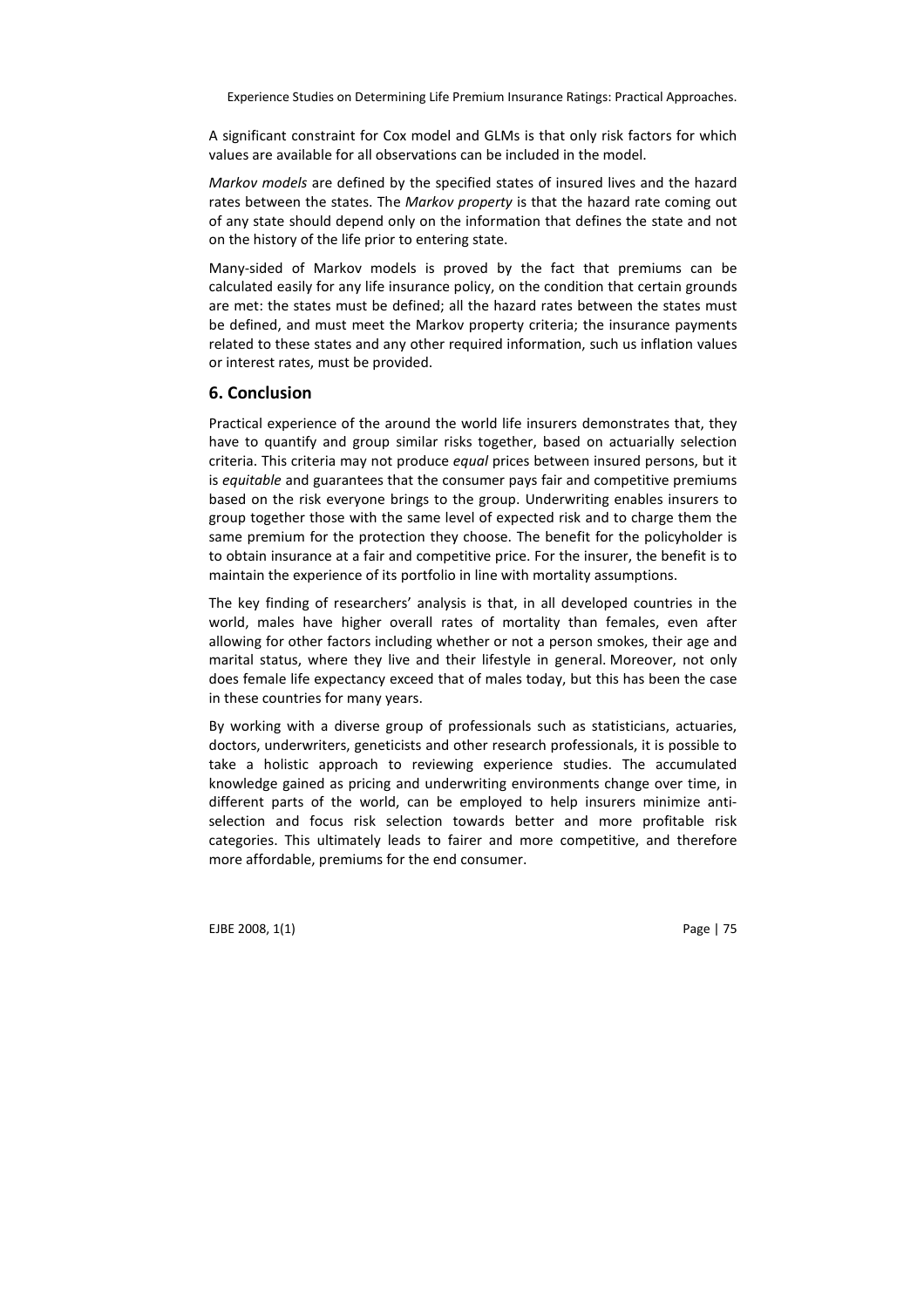#### References

Bowerman, Walter, G. (1950) "Annuity Mortality." Transactions of the Society of Actuaries 2: 76–102.

Carroll, JJ. L. (2007) "Evaluating risk with experience study analysis." Publication Swiss Re, The Life risk selection at a fair price: reinforcing the actuarial basis: 31-41.

Conn, I Graham, (1987) "Why Do Women Live Longer and Is It Worth It?", British Medical Journal, 294: 1691.

Cristea, M., Dracea, R. & Mitu, N.E. (2007) Life Insurance and Pension Funds, Craiova, Universitaria Publishing House.

Cristea, M. & Criveanu, R. (2007) "Possibilities to Diversify Life Insurance in Romania", Journal of Administrative Sciences (JAS), 2007, Vol. 5, no. 1: 28-47

Demographic Yearbook Historical Supplement (1948-1997), United Nations Publications.

Devis, T. (1990) "The expectation of life in England and Wales." Population Trends 60, 23-24.

Yeatman, J. (1998) Manuel international de l'assurance, Paris, Economic Publishing House

Madigan, C. (1957) "Are Sex Mortality Differentials Biologically Caused?", Millbank Memorial Fund Quarterly 35(2): 202-33.

Nabholz, C. (2007) "The private insurance pricing and risk selection process", Publication Swiss Re, The Life risk selection at a fair price: reinforcing the actuarial basis: 9-17.

Office for National Statistics, ONS. (2002) "Mortality statistics: general 2000" series DH1 no 33.

ONS. (2006) "Mortality statistics: cause 2005" series DH2 no 32.

ONS. (2005) "Mortality Statistics: General (England and Wales)" Annual review of the Registrar General on deaths in England and Wales, DH 1 No 38.

Pinkham, C.A., Cumming, M.E. & Minuk, H. (2006) "The metabolic syndrome and all-cause mortality in an insured lives population." North American Actuarial Journal, Vol 10, No 3.

Ramey, Estelle R. (2001) "How Female and Male Biology Differ", Women's Health Research: A Medical and Policy Primer, ed. Florence P Haseltine. Washington, DC: Health Press International.

United Kingdom Parliament. Memorandum by Swiss Re, http://www.publications.parliament.uk/pa/ld200304/ldselect/ldeucom/165/4050507.htm

Wekwete, C. (2007) "Multivariable and multiple state modelling." Publication Swiss Re, The Life risk selection at a fair price: reinforcing the actuarial basis: 43-51.

Wingard, D.L. (1982) "The Sex Differential in Mortality Rates. Demographic and Behavioural Factors", American Journal of Epidemiology: 115, 206-216.

Woolnough, K. & Dickenson, T. (2004) "The sex moratlity differential", Swiss Re.

Page | 76 EJBE 2008, 1(1)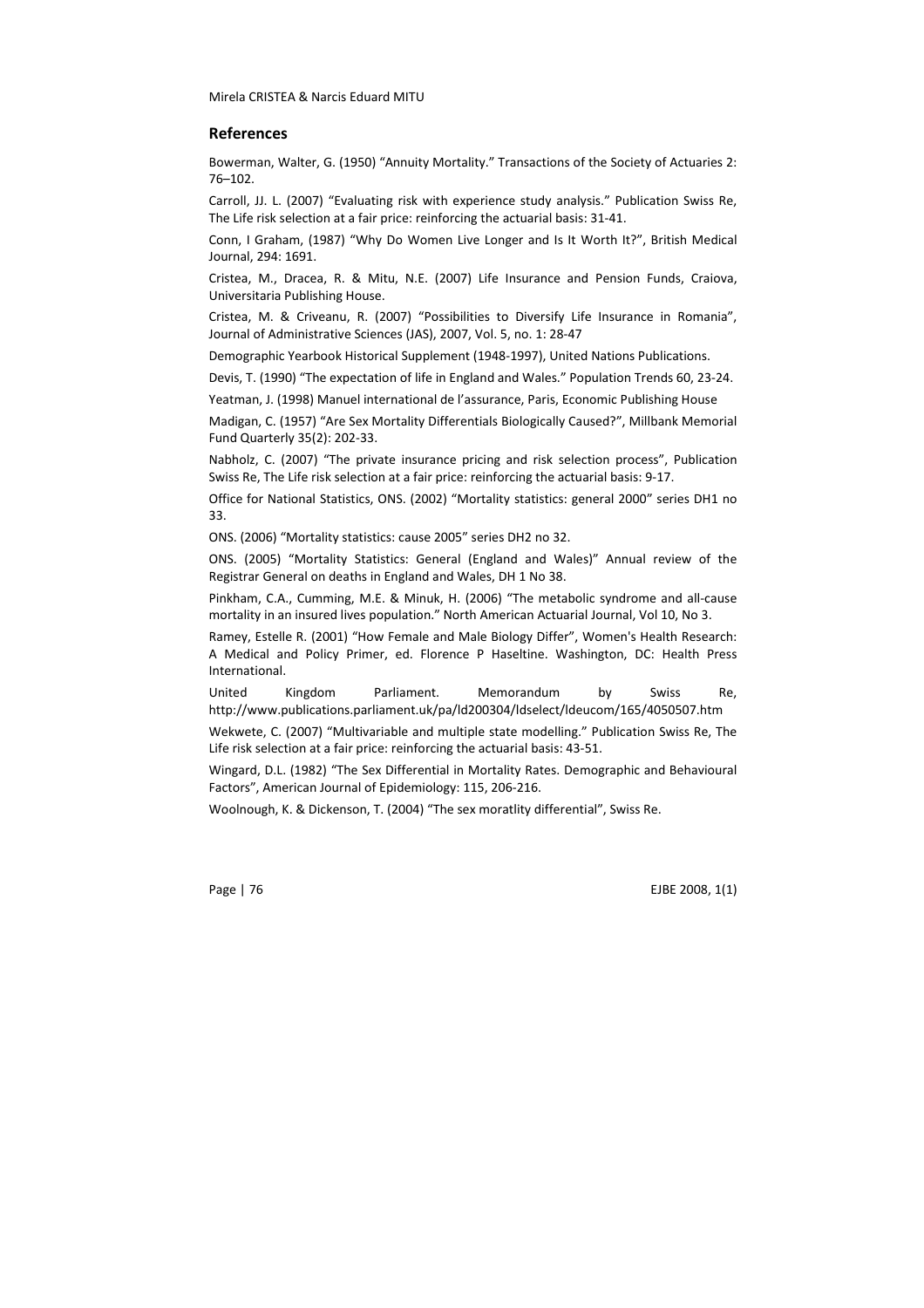|                     |                            |                                         |                              |                                 | r opulation iviortality Tabel Hom Nomania – both sexes - period 1990-1992 |                            |
|---------------------|----------------------------|-----------------------------------------|------------------------------|---------------------------------|---------------------------------------------------------------------------|----------------------------|
| Age<br>(years)<br>x | Survival<br>function $I_x$ | Number of<br>deceased<br>people<br>d(x) | Death<br>probability<br>q(x) | Survival<br>probability<br>p(x) | Average<br>number of<br>survivals from x<br>to $x+1$ years<br>Im(x)       | Life<br>expectancy<br>E(x) |
| $\mathbf 0$         | 10000                      | 2328                                    | 0,02328                      | 0,97417                         | 98836                                                                     | 69,78                      |
| $\mathbf{1}$        |                            |                                         |                              |                                 |                                                                           |                            |
| $\overline{2}$      | 97672<br>97405             | 267<br>168                              | 0,00273<br>0,00172           | 0,99706<br>0,99810              | 97538<br>97321                                                            | 70,43<br>69,63             |
| $\overline{3}$      | 97237                      | 120                                     | 0,00123                      | 0,99868                         | 97177                                                                     | 68,75                      |
| 4                   | 97117                      | 83                                      | 0,00085                      | 0,99903                         | 97075                                                                     |                            |
| 5                   | 97034                      | 64                                      |                              |                                 | 97002                                                                     | 67,83                      |
| 6                   | 97970                      | 56                                      | 0,00066                      | 0,99924                         | 96942                                                                     | 66,89                      |
|                     |                            |                                         | 0,00058                      | 0,99929                         |                                                                           | 65,93                      |
| 7                   | 96914                      | 58                                      | 0,00060                      | 0,99928                         | 96885                                                                     | 64,97                      |
| 8                   | 96856                      | 51                                      | 0,00053                      | 0,99935                         | 96830                                                                     | 64,01                      |
| 9                   | 96805                      | 41                                      | 0,00042                      | 0,99948                         | 96784                                                                     | 63,04                      |
| 10                  | 96764                      | 41                                      | 0,00042                      | 0,99949                         | 96743                                                                     | 62,07                      |
| 11                  | 96723                      | 42                                      | 0,00043                      | 0,99953                         | 96702                                                                     | 61,09                      |
| 12                  | 96681                      | 42                                      | 0,00043                      | 0,99945                         | 96660                                                                     | 60,12                      |
| 13                  | 96693                      | 44                                      | 0,00046                      | 0,99943                         | 96617                                                                     | 59,15                      |
| 14                  | 96595                      | 47                                      | 0,00049                      | 0,99940                         | 96571                                                                     | 58,21                      |
| 15                  | 96548                      | 54                                      | 0,00056                      | 0,99926                         | 96521                                                                     | 57,20                      |
| 16                  | 96494                      | 62                                      | 0,00064                      | 0,99918                         | 96463                                                                     | 56,23                      |
| 17                  | 96432                      | 59                                      | 0,00061                      | 0,99916                         | 96402                                                                     | 55,27                      |
| 18                  | 96373                      | 73                                      | 0,00076                      | 0,99899                         | 96336                                                                     | 54,30                      |
| 19                  | 96300                      | 85                                      | 0,00087                      | 0,99879                         | 96258                                                                     | 53,34                      |
| 20                  | 96216                      | 84                                      | 0,00087                      | 0,99878                         | 96174                                                                     | 52,39                      |
| 21                  | 96132                      | 87                                      | 0,00090                      | 0,99874                         | 96098                                                                     | 51,43                      |
| 22                  | 96045                      | 91                                      | 0,00095                      | 0,99869                         | 95999                                                                     | 50,48                      |
| 23                  | 95954                      | 91                                      | 0,00095                      | 0,99865                         | 95908                                                                     | 49,53                      |
| 24                  | 95863                      | 96                                      | 0,00100                      | 0,99859                         | 95815                                                                     | 48,57                      |
| 25                  | 95767                      | 102                                     | 0,00106                      | 0,99857                         | 95716                                                                     | 47,62                      |
| 26                  | 95665                      | 113                                     | 0,00118                      | 0,99832                         | 95608                                                                     | 46,67                      |
| 27                  | 95552                      | 113                                     | 0,00118                      | 0,99845                         | 95495                                                                     | 45,73                      |
| 28                  | 95439                      | 124                                     | 0,00130                      | 0,99819                         | 95377                                                                     | 44,78                      |
| 29                  | 95315                      | 133                                     | 0,00140                      | 0,99808                         | 95248                                                                     | 43,84                      |
| 30                  | 95182                      | 153                                     | 0,00161                      | 0,99770                         | 95105                                                                     | 42,90                      |
| 31                  | 95029                      | 162                                     | 0,00171                      | 0,99759                         | 94948                                                                     | 41,96                      |
| 32                  | 94867                      | 169                                     | 0,00178                      | 0,99751                         | 94782                                                                     | 41,04                      |
| 33                  | 94698                      | 179                                     | 0,00189                      | 0,99731                         | 94608                                                                     | 40,11                      |

ANNEX 1 Population Mortality Tabel from Romania – both sexes - period 1990-1992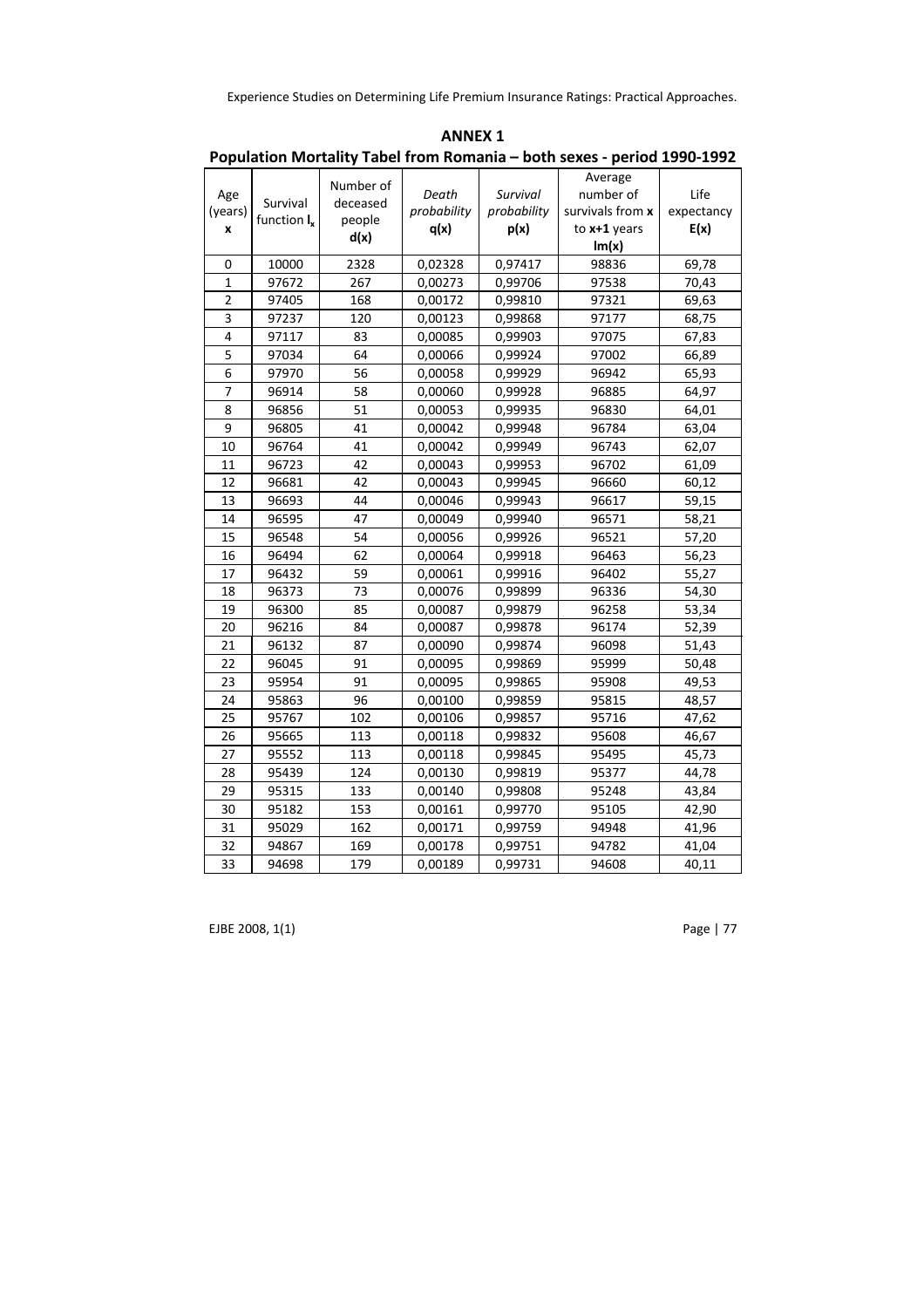|         |                | Number of |             |             | Average          |            |
|---------|----------------|-----------|-------------|-------------|------------------|------------|
| Age     | Survival       | deceased  | Death       | Survival    | number of        | Life       |
| (years) | function $I_x$ | people    | probability | probability | survivals from x | expectancy |
| x       |                | d(x)      | q(x)        | p(x)        | to $x+1$ years   | E(x)       |
|         |                |           |             |             | Im(x)            |            |
| 34      | 94519          | 195       | 0,00206     | 0,99711     | 94421            | 39,19      |
| 35      | 94324          | 220       | 0,00233     | 0,99683     | 94214            | 38,27      |
| 36      | 94104          | 224       | 0,00238     | 0,99664     | 93992            | 37,35      |
| 37      | 93880          | 248       | 0,00264     | 0,99622     | 93756            | 36,44      |
| 38      | 93632          | 268       | 0,00286     | 0,99596     | 93498            | 35,54      |
| 39      | 93364          | 288       | 0,00309     | 0,99564     | 93220            | 34,64      |
| 40      | 93076          | 303       | 0,00326     | 0,99541     | 92924            | 33,74      |
| 41      | 92773          | 338       | 0,00364     | 0,99492     | 92604            | 32,85      |
| 42      | 92435          | 373       | 0,00404     | 0,99440     | 92248            | 31,97      |
| 43      | 92062          | 418       | 0,00454     | 0,99375     | 91853            | 31,10      |
| 44      | 91644          | 430       | 0,00469     | 0,99350     | 91429            | 30,24      |
| 45      | 91214          | 447       | 0,00490     | 0,99319     | 90990            | 29,38      |
| 46      | 90767          | 488       | 0,00538     | 0,99246     | 90523            | 28,52      |
| 47      | 90279          | 538       | 0,00596     | 0,99158     | 90010            | 27,67      |
| 48      | 89741          | 579       | 0,00645     | 0,99094     | 89451            | 26,83      |
| 49      | 89162          | 638       | 0,00715     | 0,98979     | 88843            | 26,00      |
| 50      | 88524          | 672       | 0,00759     | 0,98915     | 88188            | 25,19      |
| 51      | 87852          | 724       | 0,00824     | 0,98837     | 87490            | 24,38      |
| 52      | 87128          | 772       | 0,00886     | 0,98719     | 86742            | 23,58      |
| 53      | 86356          | 833       | 0,00965     | 0,98645     | 85939            | 22,78      |
| 54      | 85523          | 906       | 0,01059     | 0,98493     | 85070            | 22,00      |
| 55      | 84617          | 951       | 0,01124     | 0,98433     | 84141            | 21,23      |
| 56      | 83666          | 1012      | 0,01210     | 0,98275     | 83160            | 20,47      |
| 57      | 82654          | 1055      | 0,01277     | 0,98190     | 82126            | 19,71      |
| 58      | 81599          | 1134      | 0,01390     | 0,98079     | 81032            | 18,96      |
| 59      | 80465          | 1190      | 0,01479     | 0,97957     | 79870            | 18,22      |
| 60      | 79275          | 1302      | 0,01643     | 0,97746     | 78624            | 17,48      |
| 61      | 77973          | 1360      | 0,01744     | 0,97623     | 77293            | 16,77      |
| 62      | 76613          | 1476      | 0,01926     | 0,97442     | 75875            | 16,06      |
| 63      | 75137          | 1566      | 0,02084     | 0,97204     | 74354            | 15,36      |
| 64      | 73571          | 1640      | 0,02229     | 0,97058     | 72751            | 14,68      |
| 65      | 71931          | 1777      | 0,02471     | 0,96723     | 71042            | 14,00      |
| 66      | 70154          | 1833      | 0,02613     | 0,96577     | 69237            | 13,34      |
| 67      | 68321          | 1976      | 0,02892     | 0,96219     | 67333            | 12,69      |

Page | 78 EJBE 2008, 1(1)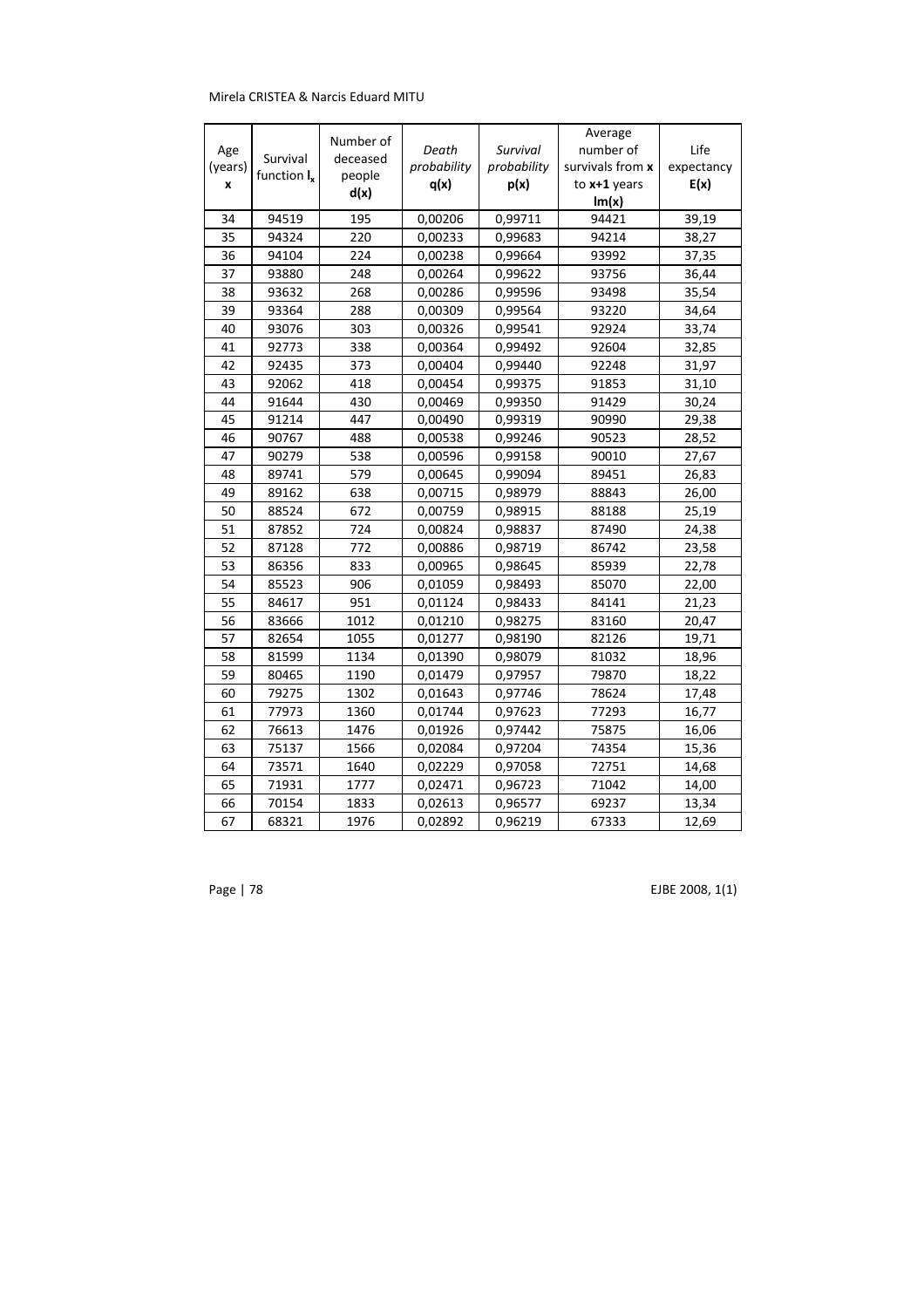| Experience Studies on Determining Life Premium Insurance Ratings: Practical Approaches. |  |
|-----------------------------------------------------------------------------------------|--|
|                                                                                         |  |

| Age<br>(years)<br>x | Survival<br>function $I_x$ | Number of<br>deceased<br>people<br>d(x) | Death<br>probability<br>q(x) | Survival<br>probability<br>p(x) | Average<br>number of<br>survivals from x<br>to x+1 years<br>Im(x) | Life<br>expectancy<br>E(x) |
|---------------------|----------------------------|-----------------------------------------|------------------------------|---------------------------------|-------------------------------------------------------------------|----------------------------|
| 68                  | 66345                      | 2061                                    | 0,03106                      | 0,95976                         | 65314                                                             | 12,05                      |
| 69                  | 64284                      | 2201                                    | 0,03424                      | 0,95662                         | 63183                                                             | 11,42                      |
| 70                  | 62083                      | 2366                                    | 0,03811                      | 0,95268                         | 60900                                                             | 10,81                      |
| 71                  | 59717                      | 2519                                    | 0,04218                      | 0,94769                         | 58457                                                             | 10,22                      |
| 72                  | 57198                      | 2716                                    | 0,04748                      | 0,94117                         | 55840                                                             | 9,65                       |
| 73                  | 54482                      | 2700                                    | 0,04956                      | 0,94077                         | 53132                                                             | 9,10                       |
| 74                  | 51782                      | 2788                                    | 0,05384                      | 0,93496                         | 50388                                                             | 8,55                       |
| 75                  | 48994                      | 2961                                    | 0,06043                      | 0,92823                         | 47513                                                             | 8,01                       |
| 76                  | 46033                      | 3115                                    | 0,06767                      | 0,92030                         | 44475                                                             | 7,49                       |
| 77                  | 42918                      | 3188                                    | 0,07429                      | 0,91506                         | 41324                                                             | 7,00                       |
| 78                  | 39730                      | 3281                                    | 0,08258                      | 0,90639                         | 38089                                                             | 6,52                       |
| 79                  | 36449                      | 3377                                    | 0,09265                      | 0,89700                         | 34760                                                             | 6,06                       |
| 80                  | 33072                      | 3369                                    | 0,10187                      | 0,88753                         | 31387                                                             | 5,63                       |
| 81                  | 29703                      | 3383                                    | 0,11389                      | 0,87677                         | 28011                                                             | 5,21                       |
| 82                  | 26320                      | 3442                                    | 0,13078                      | 0,85925                         | 24599                                                             | 4,82                       |
| 83                  | 22878                      | 3306                                    | 0,14452                      | 0,84938                         | 21225                                                             | 4,47                       |
| 84                  | 19572                      | 3108                                    | 0,15878                      | 0,83331                         | 18018                                                             | 4,14                       |
| 85                  | 16464                      | 2913                                    | 0,17694                      | 0,81628                         | 15007                                                             | 3,82                       |
| 86                  | 13551                      | 2642                                    | 0,19497                      | 0,79918                         | 12230                                                             | 3,54                       |
| 87                  | 10909                      | 2336                                    | 0,21415                      | 0,78102                         | 9741                                                              | 3,27                       |
| 88                  | 8573                       | 2010                                    | 0,23447                      | 0,76181                         | 7568                                                              | 3,03                       |
| 89                  | 6563                       | 1680                                    | 0,25594                      | 0,74154                         | 5723                                                              | 2,80                       |
| 90                  | 4883                       | 1360                                    | 0,27855                      | 0,72022                         | 4203                                                              | 2,59                       |
| 91                  | 3523                       | 1065                                    | 0,30231                      | 0,69784                         | 2990                                                              | 2,40                       |
| 92                  | 2458                       | 804                                     | 0,32722                      | 0,67441                         | 2056                                                              | 2,22                       |
| 93                  | 1654                       | 584                                     | 0,35327                      | 0,64993                         | 1362                                                              | 2,05                       |
| 94                  | 1070                       | 407                                     | 0,38047                      | 0,62439                         | 866                                                               | 1,90                       |
| 95                  | 663                        | 271                                     | 0,40881                      | 0,59780                         | 527                                                               | 1,76                       |
| 96                  | 392                        | 172                                     | 0,43830                      | 0,57016                         | 306                                                               | 1,63                       |
| 97                  | 220                        | 103                                     | 0,46893                      | 0,54146                         | 168                                                               | 1,51                       |
| 98                  | 117                        | 59                                      | 0,50071                      | 0,51170                         | 87                                                                | 1,40                       |
| 99                  | 58                         | 31                                      | 0,53364                      | 0,48089                         | 42                                                                | 1,31                       |
| 100                 | 27                         | 15                                      | 0,56771                      | 0,44903                         | 19                                                                | 1,24                       |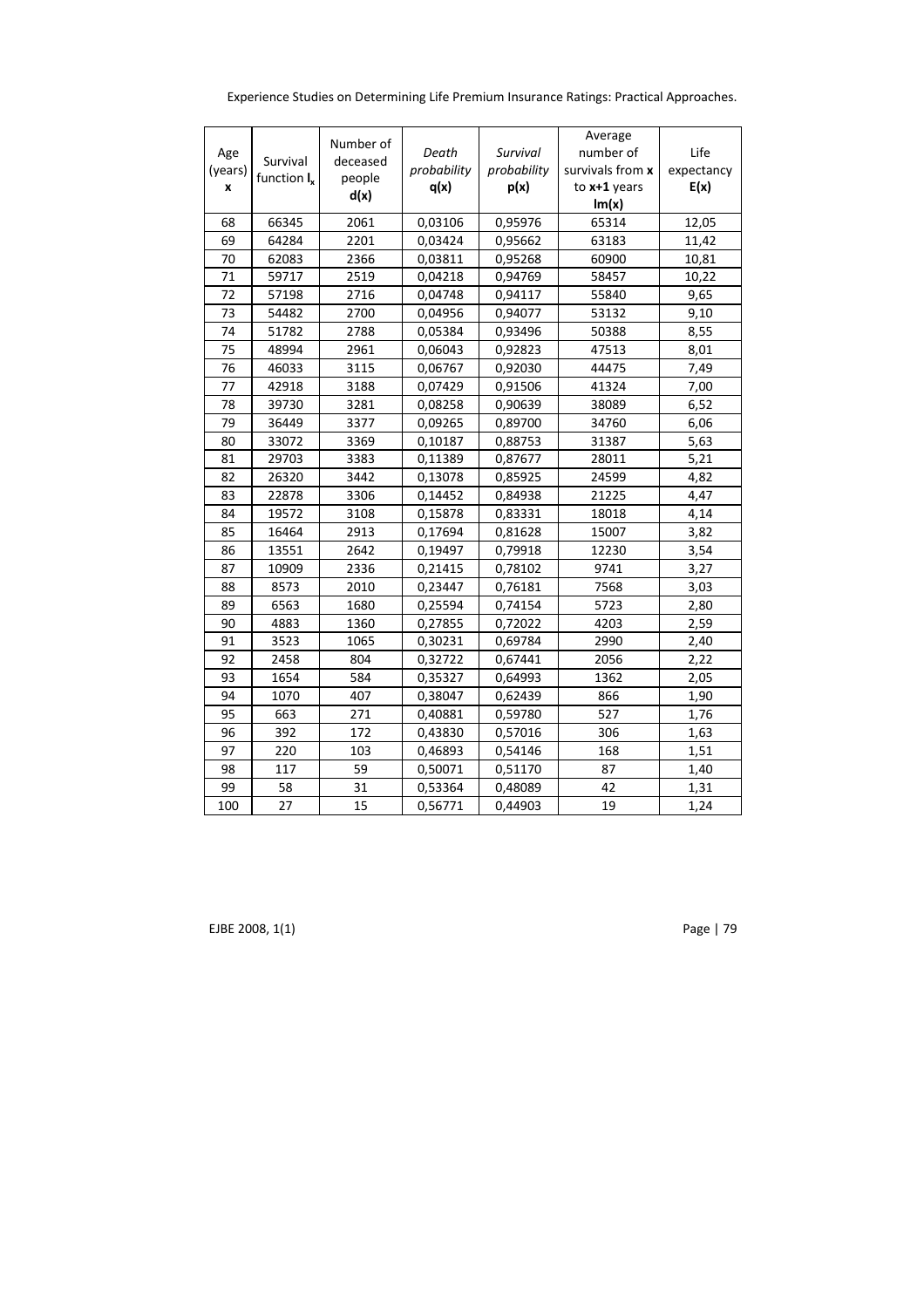| Age    | Survival                  | $v^X = (1+i)^{-X}$ | $D_x = l_x \cdot v^x$ | $\omega$         | $C_x = v^{x+1}$ .  | $\omega$         |
|--------|---------------------------|--------------------|-----------------------|------------------|--------------------|------------------|
| (year) | Function                  |                    |                       | $N_x = \sum D_k$ |                    | $M_x = \sum C_k$ |
| x      | $\mathsf{I}_{\mathsf{x}}$ |                    |                       | $k = x$          | $-(l_x - l_{x+1})$ | $k = x$          |
| 10     | 96458                     | 0,1615056          | 15578,50551           | 93089,11518      | 6,86399            | 63,65298         |
| 11     | 96407                     | 0,1345880          | 12975,22394           | 77510,60967      | 5,15921            | 56,78900         |
| 12     | 96361                     | 0,1121567          | 10807,52741           | 64535,38572      | 4,95359            | 51,62979         |
| 13     | 96308                     | 0,0934639          | 9001,32926            | 53727,85831      | 3,89433            | 46,67621         |
| 14     | 96258                     | 0,0778866          | 7497,20505            | 44726,53905      | 4,34867            | 42,78188         |
| 15     | 96191                     | 0,0649055          | 6243,32221            | 37229,33400      | 4,00250            | 38,43321         |
| 16     | 96117                     | 0,0540879          | 5198,76600            | 30986,01179      | 3,24527            | 34,43071         |
| 17     | 96045                     | 0,0450732          | 4329,05973            | 25787,24579      | 2,96732            | 31,18543         |
| 18     | 95966                     | 0,0375610          | 3604,58245            | 21458,18606      | 2,78578            | 28,21811         |
| 19     | 95877                     | 0,0313009          | 3001,03293            | 17853,60360      | 2,71274            | 25,43233         |
| 20     | 95773                     | 0,0260841          | 2498,14804            | 14852,57067      | 2,43451            | 22,71959         |
| 21     | 95661                     | 0,0217367          | 2079,35552            | 12354,42263      | 2,49972            | 20,28508         |
| 22     | 95523                     | 0,0181139          | 1730,29654            | 10275,06711      | 2,18877            | 17,78536         |
| 23     | 95378                     | 0,0150949          | 1439,72502            | 8544,77057       | 1,72334            | 15,59659         |
| 24     | 95241                     | 0,0125791          | 1198,04751            | 7105,04555       | 1,44660            | 13,87325         |
| 25     | 95103                     | 0,0104826          | 996,92633             | 5906,99803       | 1,26665            | 12,42666         |
| 26     | 94958                     | 0,0087355          | 829,50529             | 4910,07171       | 1,04826            | 11,16001         |
| 27     | 94814                     | 0,0072796          | 690,20615             | 4080,56641       | 1,03734            | 10,11175         |
| 28     | 94643                     | 0,0060663          | 574,13445             | 3390,36026       | 0,84928            | 9,07441          |
| 29     | 94475                     | 0,0050553          | 477,59609             | 2816,22581       | 0,80463            | 8,22512          |
| 30     | 94284                     | 0,0042127          | 397,19211             | 2338,62971       | 0,69510            | 7,42050          |
| 31     | 94086                     | 0,0035106          | 330,29833             | 1941,43760       | 0,61728            | 6,72540          |
| 32     | 93875                     | 0,0029255          | 274,63133             | 1611,13927       | 0,59729            | 6,10812          |
| 33     | 93630                     | 0,0024379          | 228,26215             | 1336,50794       | 0,53837            | 5,51083          |
| 34     | 93365                     | 0,0020316          | 189,68009             | 1108,24579       | 0,50451            | 4,97245          |
| 35     | 93067                     | 0,0016930          | 157,56222             | 918,56571        | 0,45711            | 4,46794          |
| 36     | 92743                     | 0,0014108          | 130,84474             | 761,00348        | 0,40797            | 4,01083          |
| 37     | 92396                     | 0,0011757          | 108,62932             | 630,15874        | 0,38014            | 3,60286          |
| 38     | 92008                     | 0,0009797          | 90,14429              | 521,52942        | 0,34536            | 3,22272          |
| 39     | 91585                     | 0,0008165          | 74,77489              | 431,38512        | 0,31093            | 2,87736          |

ANNEX 2 Commutation Numbers Table, for a discount rate of 20% - Case of Romania -

Page | 80 EJBE 2008, 1(1)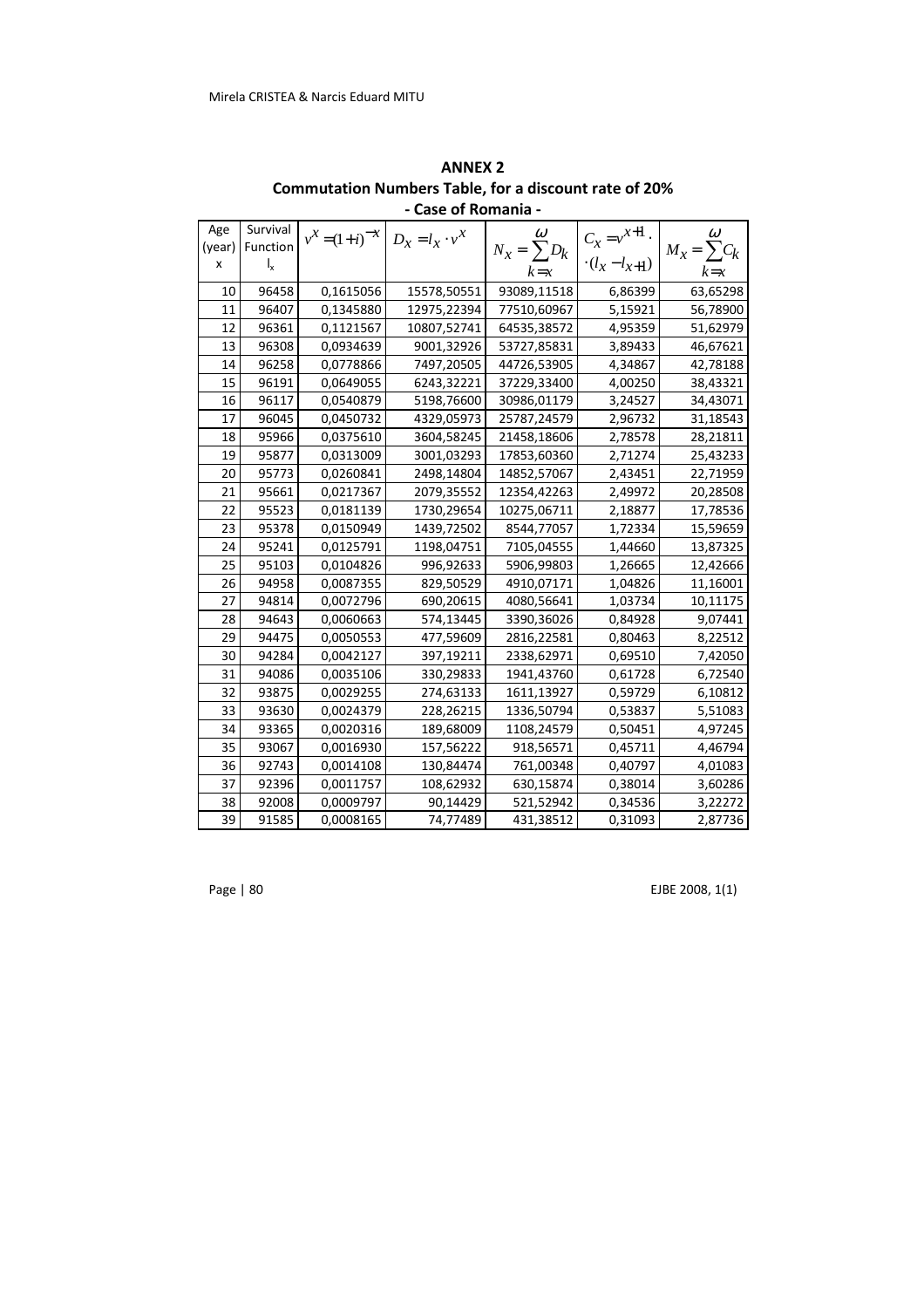| Age    | Survival                  | $v^X = (1+i)^{-X}$ $D_x = l_x \cdot v^X$ |          | $\omega$         | $C_x = v^{x+1}$ .       | $\omega$         |
|--------|---------------------------|------------------------------------------|----------|------------------|-------------------------|------------------|
| (year) | Function                  |                                          |          | $N_x = \sum D_k$ |                         | $M_x = \sum C_k$ |
| X      | $\mathsf{I}_{\mathsf{x}}$ |                                          |          | $k = x$          | $\cdot (l_x - l_{x+1})$ | $k = x$          |
| 40     | 91128                     | 0,0006804                                | 62,00147 | 356,61024        | 0,28689                 | 2,56643          |
| 41     | 90622                     | 0,0005670                                | 51,38100 | 294,60877        | 0,26412                 | 2,27954          |
| 42     | 90063                     | 0,0004725                                | 42,55338 | 243,22777        | 0,22797                 | 2,01542          |
| 43     | 89484                     | 0,0003937                                | 35,23318 | 200,67439        | 0,19720                 | 1,78745          |
| 44     | 88883                     | 0,0003281                                | 29,16378 | 165,44121        | 0,18730                 | 1,59025          |
| 45     | 88198                     | 0,0002734                                | 24,11586 | 136,27742        | 0,16178                 | 1,40295          |
| 46     | 87488                     | 0,0002279                                | 19,93477 | 112,16157        | 0,13937                 | 1,24117          |
| 47     | 86754                     | 0,0001899                                | 16,47293 | 92,22680         | 0,12532                 | 1,10180          |
| 48     | 85962                     | 0,0001582                                | 13,60212 | 75,75387         | 0,11815                 | 0,97648          |
| 49     | 85066                     | 0,0001319                                | 11,21695 | 62,15175         | 0,10527                 | 0,85833          |
| 50     | 84108                     | 0,0001099                                | 9,24219  | 50,93479         | 0,09441                 | 0,75306          |
| 51     | 83077                     | 0,0000916                                | 7,60742  | 41,69260         | 0,08432                 | 0,65865          |
| 52     | 81972                     | 0,0000763                                | 6,25519  | 34,08518         | 0,07472                 | 0,57433          |
| 53     | 80797                     | 0,0000636                                | 5,13794  | 27,82999         | 0,06523                 | 0,49961          |
| 54     | 79566                     | 0,0000530                                | 4,21638  | 22,69205         | 0,05984                 | 0,43438          |
| 55     | 78211                     | 0,0000442                                | 3,45382  | 18,47566         | 0,05067                 | 0,37454          |
| 56     | 76834                     | 0,0000368                                | 2,82751  | 15,02184         | 0,04324                 | 0,32387          |
| 57     | 75424                     | 0,0000307                                | 2,31302  | 12,19434         | 0,03874                 | 0,28063          |
| 58     | 73908                     | 0,0000256                                | 1,88877  | 9,88132          | 0,03341                 | 0,24188          |
| 59     | 72339                     | 0,0000213                                | 1,54056  | 7,99255          | 0,02852                 | 0,20847          |
| 60     | 70732                     | 0,0000177                                | 1,25528  | 6,45199          | 0,02504                 | 0,17995          |
| 61     | 69039                     | 0,0000148                                | 1,02103  | 5,19671          | 0,02170                 | 0,15491          |
| 62     | 67278                     | 0,0000123                                | 0,82916  | 4,17568          | 0,01871                 | 0,13321          |
| 63     | 65456                     | 0,0000103                                | 0,67225  | 3,34652          | 0,01657                 | 0,11450          |
| 64     | 63520                     | 0,0000086                                | 0,54364  | 2,67427          | 0,01421                 | 0,09793          |
| 65     | 61527                     | 0,0000071                                | 0,43882  | 2,13063          | 0,01245                 | 0,08371          |
| 66     | 59433                     | 0,0000059                                | 0,35324  | 1,69182          | 0,01062                 | 0,07127          |
| 67     | 57288                     | 0,0000050                                | 0,28374  | 1,33858          | 0,00925                 | 0,06064          |
| 68     | 55046                     | 0,0000041                                | 0,22720  | 1,05484          | 0,01125                 | 0,05139          |
| 69     | 51775                     | 0,0000034                                | 0,17808  | 0,82764          | 0,00401                 | 0,04014          |
| 70     | 50377                     | 0,0000029                                | 0,14439  | 0,64956          | 0,00596                 | 0,03613          |
| 71     | 47882                     | 0,0000024                                | 0,11437  | 0,50517          | 0,00505                 | 0,03017          |
| 72     | 45346                     | 0,0000020                                | 0,09026  | 0,39080          | 0,00422                 | 0,02512          |
| 73     | 42801                     | 0,0000017                                | 0,07099  | 0,30054          | 0,00371                 | 0,02090          |
| 74     | 40119                     | 0,0000014                                | 0,05545  | 0,22955          | 0,00322                 | 0,01720          |
| 75     | 37321                     | 0,0000012                                | 0,04299  | 0,17410          | 0,00261                 | 0,01397          |
| 76     | 34604                     | 0,0000010                                | 0,03322  | 0,13111          | 0,00220                 | 0,01137          |
| 77     | 31857                     | 0,0000008                                | 0,02548  | 0,09789          | 0,00186                 | 0,00917          |